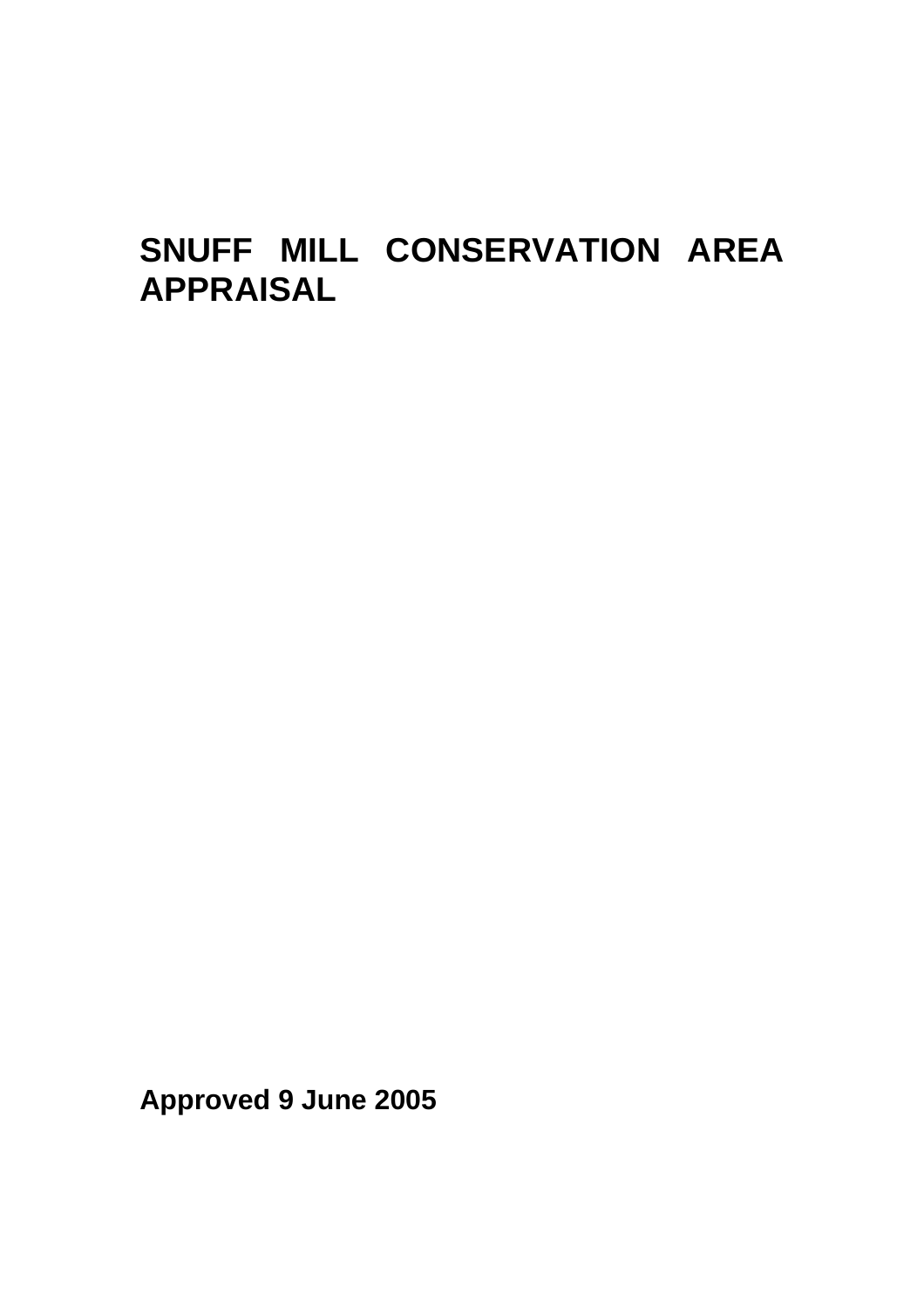# **CONTENTS**

# **1.0 INTRODUCTION**

- 1.1 Location
- 1.2 Definition of a Conservation Area
- 1.3 What Does Conservation Area Status Mean?
- 1.4 Purpose of a Conservation Area Appraisal
- 1.5 Designation

### **2.0 HISTORICAL DEVELOPMENT**

- 2.1 Early History
- 2.2  $19<sup>th</sup>$  Century
- $2.3$   $20^{th}$  Century
- 2.4 Historical Maps

#### **3.0 TOWNSCAPE APPRAISAL**

- 3.1 Topography<br>3.2 Gateways
- Gateways
- 3.3 Conservation Area Boundaries and Edges
- 3.4 Street Pattern
- 3.5 Plot Pattern
- 3.6 Open Space
- 3.7 Circulation/ Permeability
- 3.8 Views
- 3.9 Activities/ Uses<br>3.10 Architectural Ch
- Architectural Character
- 3.11 Building Materials
- 3.12 Condition
- 3.13 Townscape Detail
- 3.14 Landscape and Trees

# **4.0 CHARACTER ASSESSMENT**

- 4.1 Introduction<br>4.2 Key Features
- **Key Features**
- 4.3 Key Challenges<br>4.4 Positive Building
- 4.4 Positive Buildings and Areas<br>4.5 Negative/ Neutral Buildings a
- 4.5 Negative/ Neutral Buildings and Areas

#### **5.0 BOUNDARY**

# **6.0 PRESERVATION AND ENHANCEMENT**

- 6.1 Introduction
- 6.2 Opportunities for Preservation and Enhancement
- 6.3 Grants
- 6.4 Area Initiatives

# **7.0 ARTICLE 4 DIRECTIONS**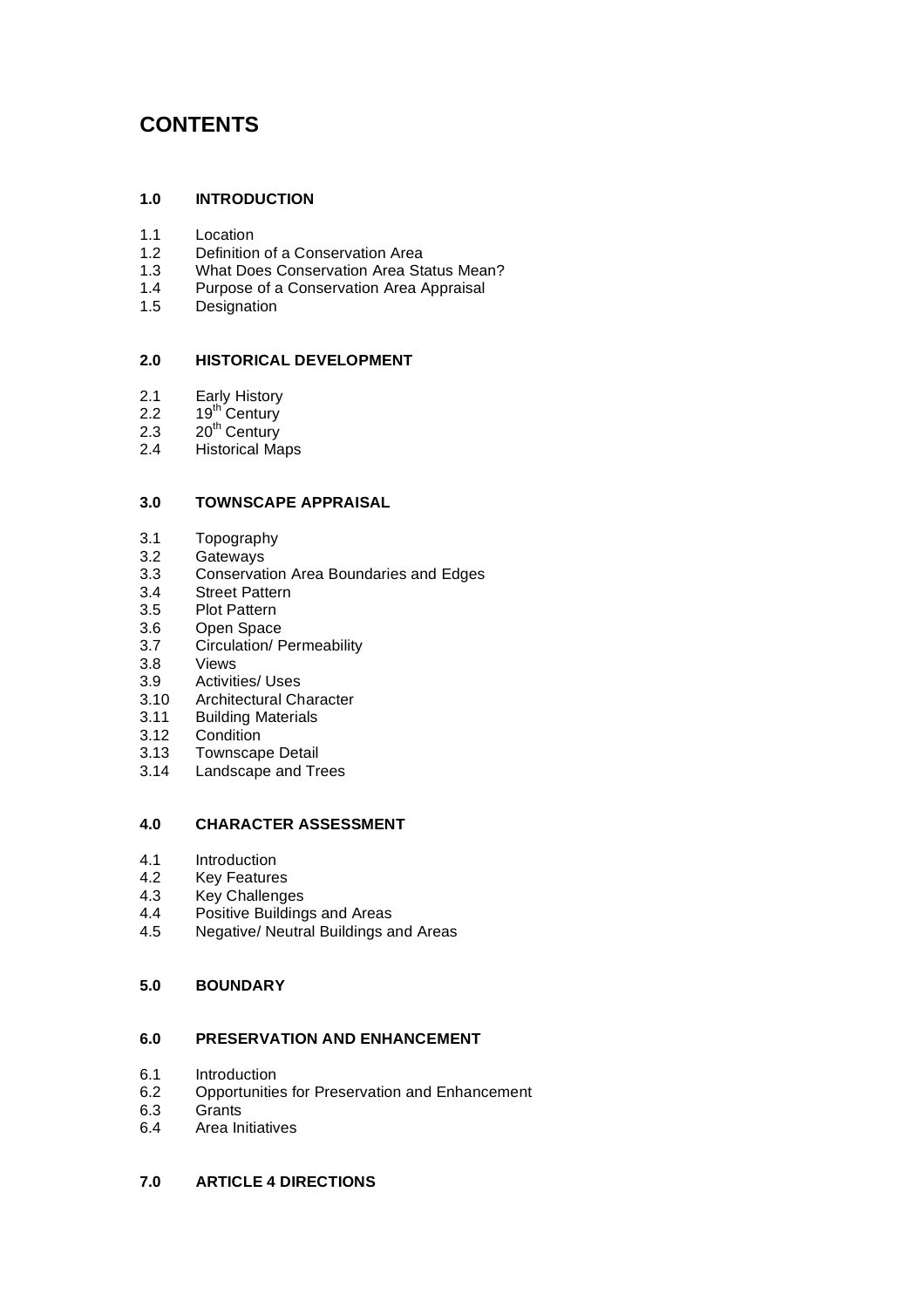# **8.0 CITY PLAN**

- 8.1 Context
- 8.2 Part One, Development Strategy
- 8.3 Part Two, Development Policies and Design Guidance
- 8.4 Policies

# **9.0 FURTHER INFORMATION AND ADVICE**

*BIBLIOGRAPHY/REFERENCES* 

# **APPENDICES**

- 1 Map of the Conservation Area Boundary<br>2 Designation Papers
- 2 Designation Papers<br>3 Historic Maps
- 3 Historic Maps
- 4 Topography<br>5 Aerial Photo
- Aerial Photograph
- 6 Street Pattern
- 7 Plot Pattern<br>8 Open Space
- Open Space
- 9 Views
- 10 Map of Listed Buildings
- 11 List of Listed buildings and Categories
- 12 Unlisted Buildings of Merit
- 13 Linn Park Boundary within the Conservation Area
- 14 Positive Buildings and Areas
- 15 Negative/Neutral Buildings and Areas
- 16 Map of Proposed Boundary Changes<br>17 Article 4 Directions.
- Article 4 Directions.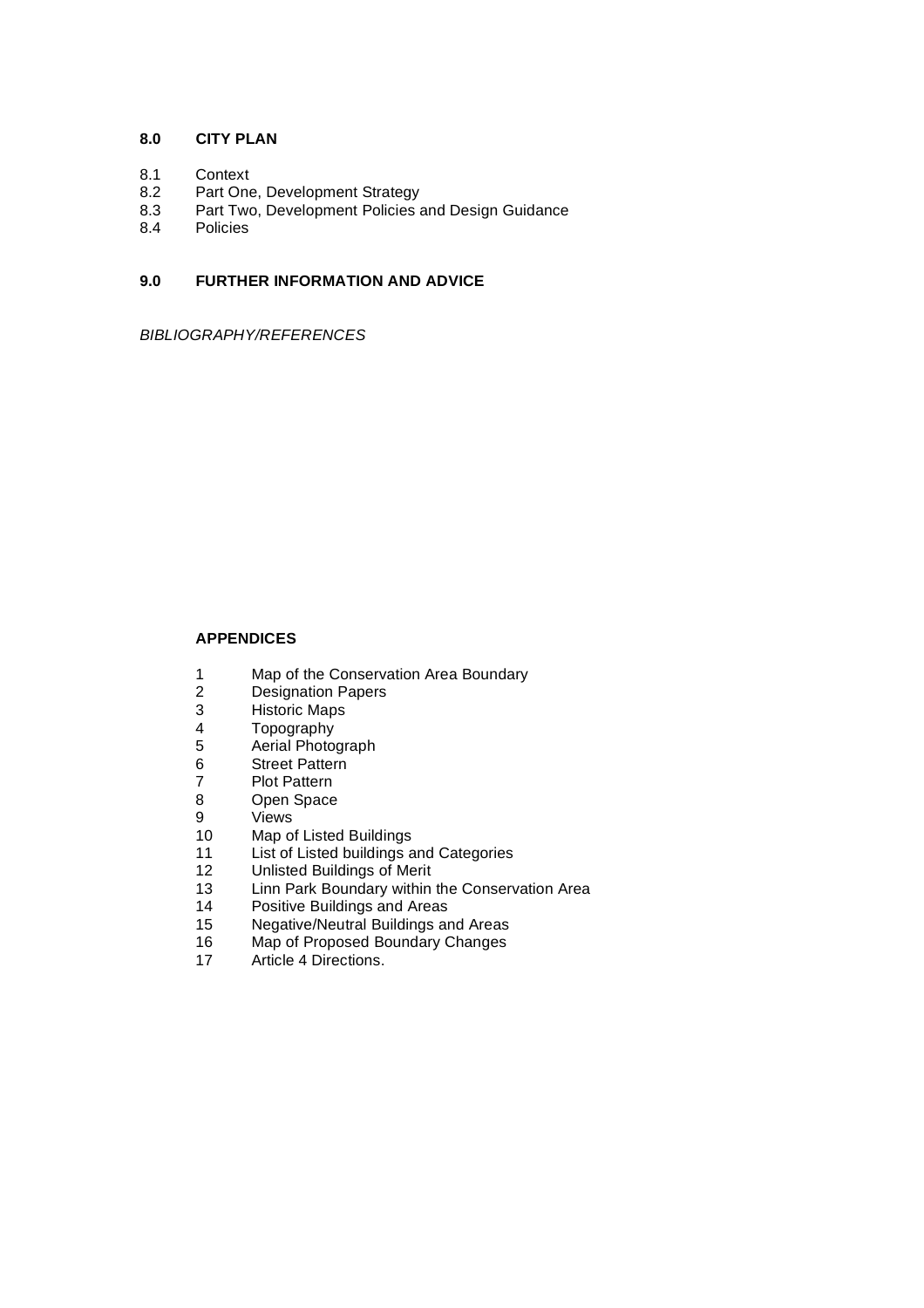# **1.0 INTRODUCTION**

# **1.1 Location**

The Snuff Mill Conservation Area is located three miles south of the city centre within Cathcart. The Conservation Area is centred on the Snuff Mill Bridge which spans the White Cart Water with Netherlee Road to the west and Holmhead Road to the north. It is dissected from north to south by the river and bounded on the south side through the centre line of the river as it bends along the northern part of Linn Park. A map showing the boundary of the Conservation Area is contained in **Appendix 1.** 

# **1.2 Definition of a Conservation Area**

Conservation Areas were first introduced by the Civic Amenities Act 1967. The Planning (Listed Buildings and Conservation Area)(Scotland) Act 1997 provides the current legislative framework for the designation of Conservation Areas.

A Conservation Area is defined as "an area of special architectural or historic interest, the character or appearance of which it is desirable to preserve or enhance".

All Planning Authorities are required to determine which parts of their areas merit Conservation Area status. Glasgow currently has 21 Conservation Areas varying in character from the City Centre and Victorian residential suburbs to a rural village and former country estate.

# **1.3 What Does Conservation Area Status Mean ?**

In a conservation area it is the buildings and the spaces between them that are of architectural or historic interest. Planning control is therefore directed at maintaining the integrity of the entire area and enhancing its special character. Conservation area status does not mean that new development is unacceptable, but care must be taken to ensure that the new development will not harm the character or appearance of the area.

Conservation area designation automatically brings the following works under planning control:

- Demolition of buildings
- Removal of, or work to, trees
- Development involving small house extensions, roof alterations, stone cleaning or painting of the exterior, provision of hard surfaces, and
- Additional control over satellite dishes

Where a development would, in the opinion of the planning authority, affect the character or appearance of a conservation area, the application for planning permission will be advertised in the local press providing an opportunity for public comment. Views expressed are taken into account by the local planning authority when making a decision on the application.

In order to protect the conservation areas, designation requires the City Council to formulate and publish proposals for their preservation and enhancement.

Local residents and property owners also have a major role to play in protecting and enhancing the character and appearance of the conservation area by ensuring that properties are regularly maintained and original features retained.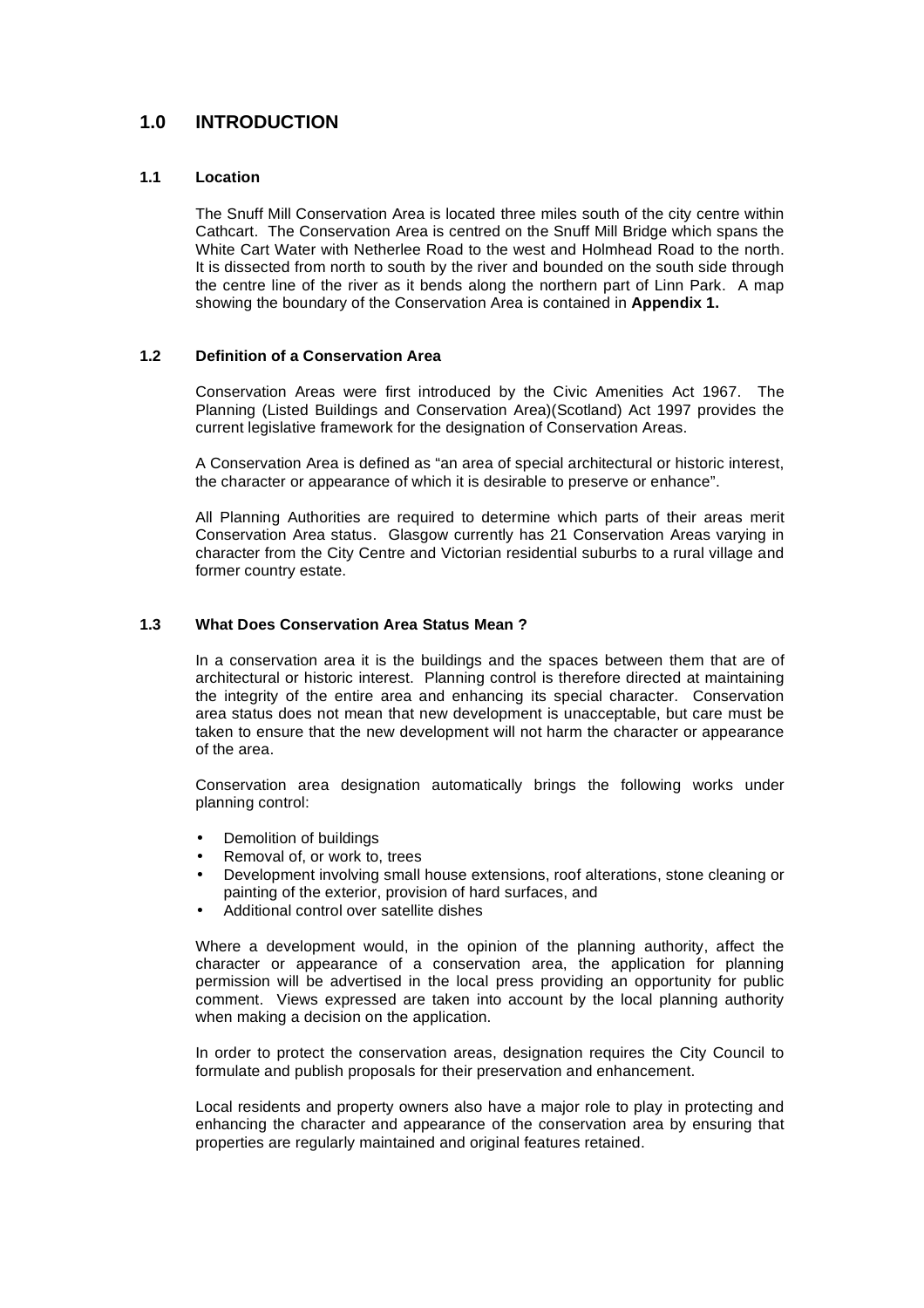# **1.4 Purpose of a Conservation Area Appraisal**

Conservation area designation should be regarded as the first positive step towards an area's protection and enhancement.

Planning Authorities and the Scottish Executive are required by law to protect a conservation area from development which would be detrimental to its character. It is necessary therefore for planning authorities, residents and property owners to be aware of the key features which together create the area's special character and appearance.

The purpose of this conservation area appraisal is to define what is important about its character and appearance; to identify its important characteristics. It is also a vital tool to enable the active management of the Snuff Mill Conservation Area. It identifies the areas special features and changing needs through a process which includes researching its historical development, carrying out a detailed townscape analysis and character assessment. This information informs consideration of conservation area boundaries as well as providing a context for the assessment of development proposals within the area. It identifies opportunities and priorities for enhancement, and sets out the policy framework for the determination of development proposals. This appraisal should however be regarded as supplementary to the policies set out in the Glasgow City Plan (adopted August 2003).

The document is laid out as follows: -

- **Section 1** Introduction<br> **Section 2** Historical De
- **Historical Development**
- **Section 3 Townscape Appraisal<br>
Section 4 Character Assessmen**
- **Section 4 Character Assessment**
- **Section 5 Boundary**
- **Section 6 Preservation and Enhancement**
- **Section 7 Article 4 Directions**
- **Section 8 City Plan**
- **Section 9 Further Information and Advice**

The text is supported by maps and background papers contained in Appendices.

It is recognised that the successful management of conservation areas can only be achieved with the support and input from stakeholders, and in particular local residents and property owners. Following consultation at the Draft Appraisal stage comments and suggestions received have been considered and included as appropriate.

This document provides the basis for the development of an action plan as the next stage in the management process.

#### **1.5 Designation**

The Snuff Mill Conservation Area was designated by Glasgow District Council on 16 July 1975. Copies of the designation papers can be found in **Appendix 2**.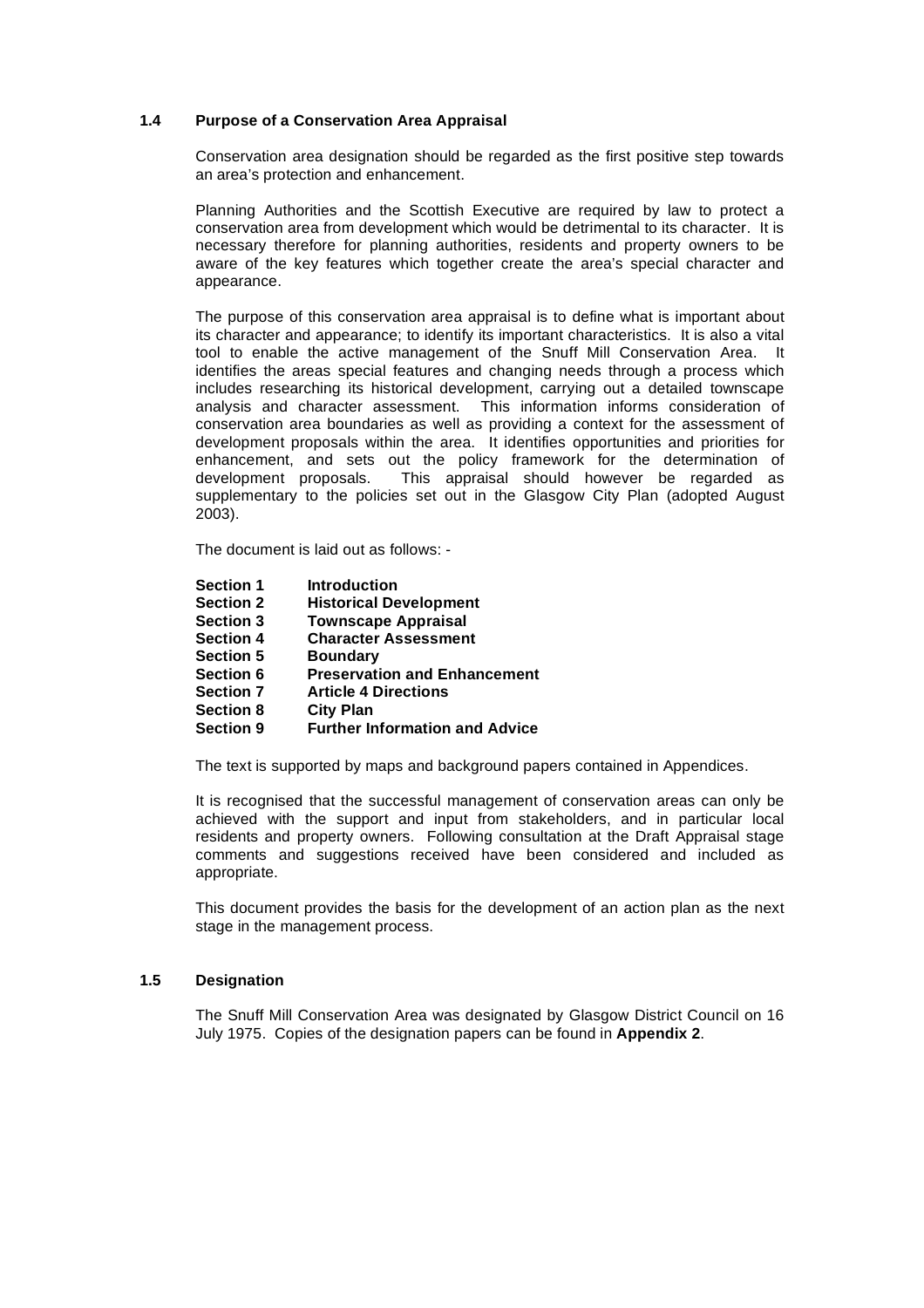# **2.0 HISTORICAL DEVELOPMENT**

# **2.1 Early History**

Cathcart originated as a small village that grew up on the banks of the White Cart around Cathcart Castle in the area now known as Snuff Mill. The name Cathcart is thought to be derived from the Celtic "caer" meaning "fort" and "cart" meaning a fertilising stream.

The history of the area can be reliably traced back to the time of King David I of Scotland (1124-1153). The King gave Cathcart to Walter Fitzalan, a loyal knight who was appointed Great Steward of Scotland. He in turn divided his lands and gave Cathcart to Renaldus and the Cathcart lineage continued with William de Ketkert. The Cathcart family had a long military tradition and the son of Sir William de Ketkert, Sir Alan of Cathcart, fought alongside Robert the Bruce at the battle of Loudon Hill in 1307.

The Castle was the seat of the Earls of Cathcart and was thought to have been built in the late  $15<sup>th</sup>$  Century. Its position gave the Cathcarts control of the important Glasgow-Ayr route where it crossed the River Cart by ford and later by bridge. The castle was erected as a five storey rectangular keep surrounded by a "barmkin"; accommodation comprised a cellar on the ground floor, a hall on the first floor, two large chambers on the second floor, a kitchen on the third and garrets in the attic. A church was built about half a mile to the northeast of the original settlement near a holy well dedicated to St Oswald.

The historic bridge which spans the river dates from 1624 and remains the central feature of the conservation area. It is possible that it was reconstructed in the  $18<sup>th</sup>$ Century with the date stone inserted.

By the  $17<sup>th</sup>$  century rising standards of living meant that the castle no longer provided the best form of residence, therefore the interior was remodelled in brick decorated with plaster. By the  $18<sup>th</sup>$  century the castle was abandoned and sold to a builder. It proved to be too well built and was only partly taken down to provide building materials. There were two servants cottages located on ground between the castle and Old Castle Road; one for the family's coachman, the other for the butler and grieve. The Cathcart family moved nearby to a new mansion called Cathcart House.

By 1782 the village of Cathcart had increased to about 36 houses, with a toll at the west end. Its neighbouring village, New Cathcart, developed as business people were attracted to the area to use the river for its power and its clean water. Grain mills, paper mills, dye and carpet works and an iron foundry were built on the riverbanks.

The Mill was built in the  $18<sup>th</sup>$  century to grind grain and, at that time, was known locally as the Cathcart Meal Mill.

# **2.2 19th Century**

The village of Cathcart suffered a sharp decline in population and importance in 1800 when the Cathcart New Bridge was built half a mile downstream. Cathcart village was by-passed and dwindled to six or eight families. The Mill was converted to cardboard making in 1812 by Solomon Lindsay and snuff milling was added in 1814. The mill operated on a cooperative basis with parts leased to other millers. Lindsay House, a tenement constructed adjacent to the bridge was build in 1863 by David Lindsay, son of the mill owner, for himself and his workers. Lindsay's monogram is carved in stone above the doorway to the left of the main building. On its completion David Lindsay decided to stay in nearby Mill Cottage. Holmehead House to the north west of the conservation area, was demolished between 1860 and 1895.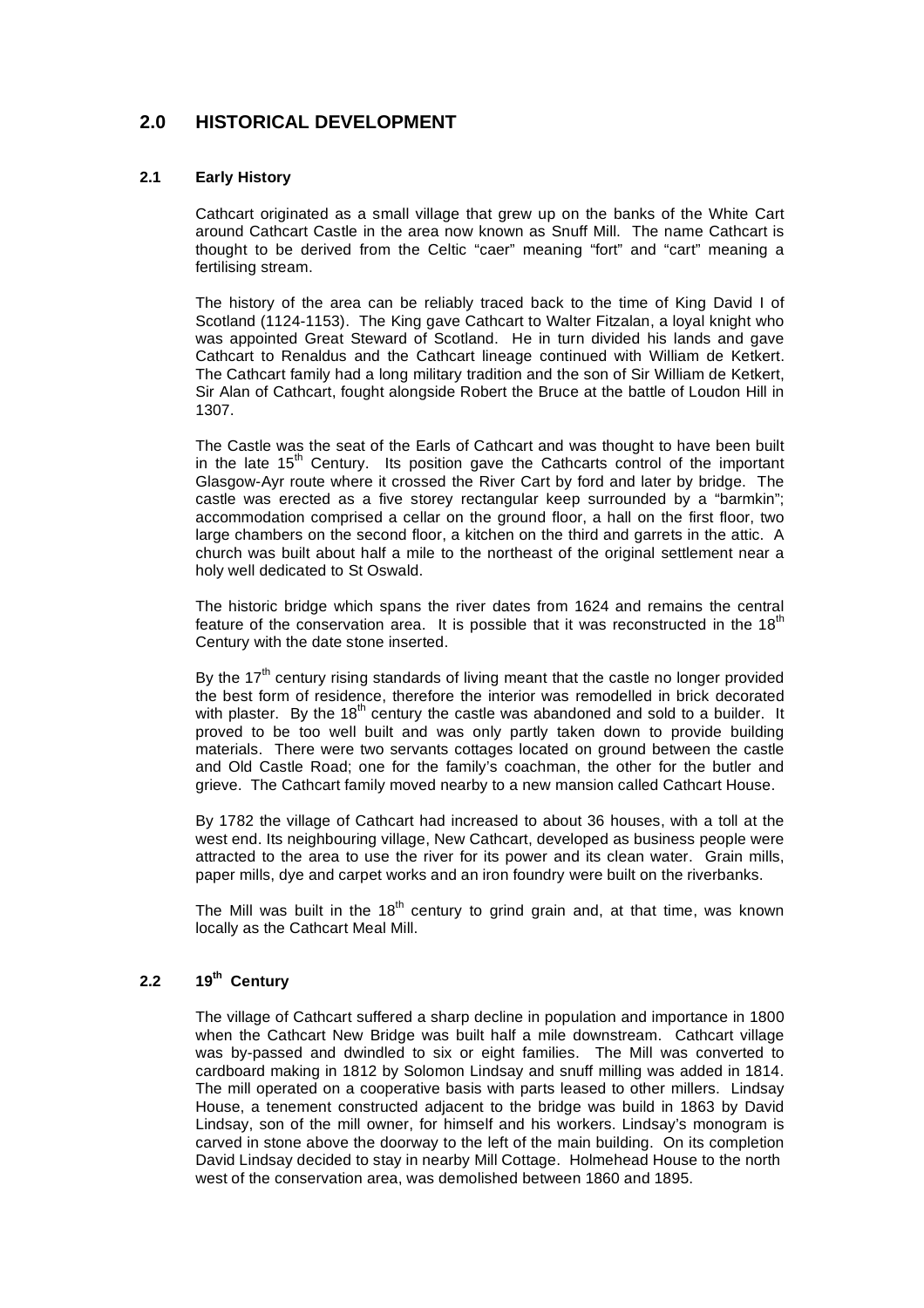The Cathcart District Railway was opened from the city to Mount Florida in 1886 and was extended to Cathcart in May of that year.

Wealthy city inhabitants, attracted by the rural charm, built fine new villas between the two villages. Rhannan Road and Holmhead Road were the first streets laid out for this "garden suburb".

# **2.3 20th Century**

The mill and Lindsay's cottage next to it, known as Mill Cottage, were sold in 1905 to a Mr McIntosh who demolished the cottage and built Mill House which remains today.

Linn Park to the south contains the former Linn Park Estate which was once part of the land of Hagtonhill belonging to Sir John Stirling Maxwell. It was purchased by Sir Colin Campbell who erected a residence between 1820 and 1840. It was then called Lynn House and later purchased by John Gordon of Aikenhead who enlarged it in 1852 from plans by Charles Wilson. It extends to over 200 acres and was acquired by Glasgow Corporation in 1919 and first opened to the public in 1921. The lower part in Snuff Mill Conservation area with the entrance in Greenock Avenue was opened in 1927, the castle and policies being the property of the Earl Cathcart.

Cathcart had a thriving temperance movement and formed "The Cathcart Temperance Hundred" with the objective of opposing the granting of new liquor licences and reducing the number already granted. In 1920 Cathcart voted to become dry under the Temperance (Scotland) Act 1913. In 1889 there were five public houses and four licensed grocers within Cathcart but by 1920 every public house and licensed grocer was closed.

The cottages and Cathcart House were demolished in the 1920's and the remains of the Castle were demolished in August 1980 for safety reasons when the south east corner collapsed after torrential rain. Stone walling only a few feet high remains.

#### **2.4 Historical Maps**

The development of this area is well documented. Maps dating from 1860, 1895, 1913 and 1933 are included in **Appendix 3.**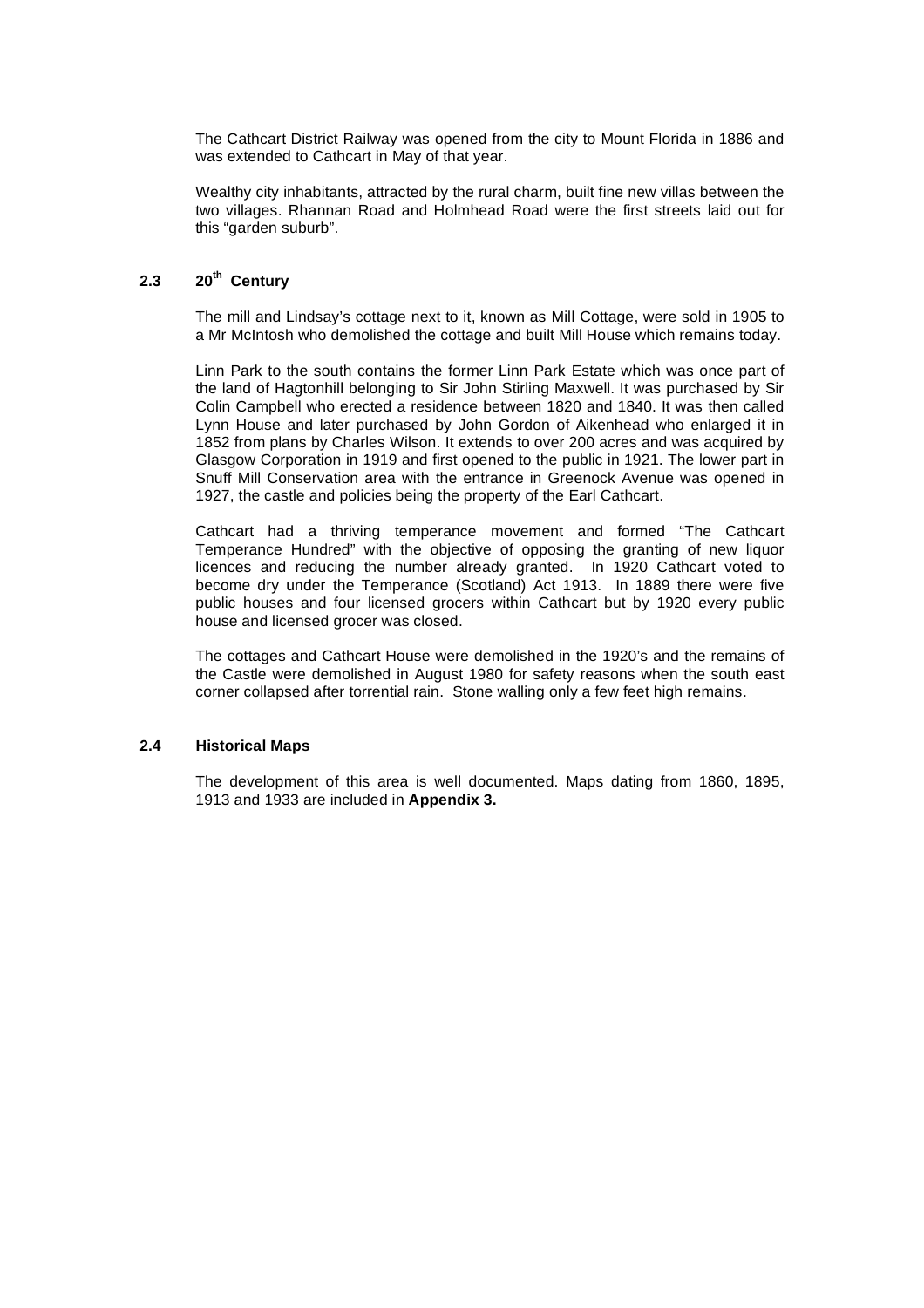# **3.0 TOWNSCAPE APPRAISAL**

# **3.1 Topography (Appendix 4)**

The Snuff Mill Conservation Area lies in the valley of the White Cart Water. To the east, the former mill building and housing lie on a flatter plain created by the river. To the west, the river has cut into the cliff, leaving a steep escarpment, before running out to the north into the flatter land at Cathcart.

### **3.2 Gateways**

The main access points into the conservation area along Snuff Mill Road and Greenock Avenue are low key and unmarked, with the true character of the conservation area only emerging as you advance further into the area.

# **3.3 Conservation Area Boundaries and Edges**

The conservation area boundary has been drawn essentially to protect the setting of the bridge and former mill.

The eastern boundary follows the rear boundary of sandstone, semi-villas in Greenock Avenue which overlook the mill and river. It also includes three detached late  $20<sup>th</sup>$  Century brick villas and the ruins of Cathcart Castle which forms the eastern extremity of the conservation area.

The northern edge is defined by the boundary of 28 Snuff Mill Road excluding the later housing development to the north, before travelling north down river to Holmhead Road. 52-82 Holmhead Road are included within the conservation area, complementing the terrace property in Rhannnan Road and Rhannan Terrace. The northern boundary follows the centre line of Holmhead Road, and turns south down the centre of Rhannan Road and Netherlee Road including Nos 70, 74 and 76 Netherlee Road. The reason for the inclusion of No 70, a dark brown brick dwelling is unclear as it is of no historical significance and is physically detached from the rest of the conservation area by Netherlee Road. Nos 74 and 76 however are listed buildings of architectural merit.

The southern boundary follows the former district boundary of Eastwood. The district boundaries were revised in 1996 and Glasgow's boundary was extended southwards. The opportunity now exists to amend the southern boundary if required.

The aerial photograph contained in **Appendix 5** clearly shows the relationship of the conservation area to the surrounding area.

#### **3.4 Street Pattern (Appendix 6)**

The street pattern is informal with the late medieval Snuff Mill Road and Netherlee Road contrasting with the later streets and lanes associated with terraces and villas built on the high ground at the western boundary of the conservation area.

# **3.5 Plot Pattern (Appendix 7)**

Typical of an old established area, there is a range of plot patterns. Snuff Mill occupies a large area of ground, as does the property at the end of Rhannan Terrace (No 7). The terraced properties at Holmhead Road, Rhannan Road, Rhannan Terrace and Netherlee Road have relatively small regular plots with minor variations.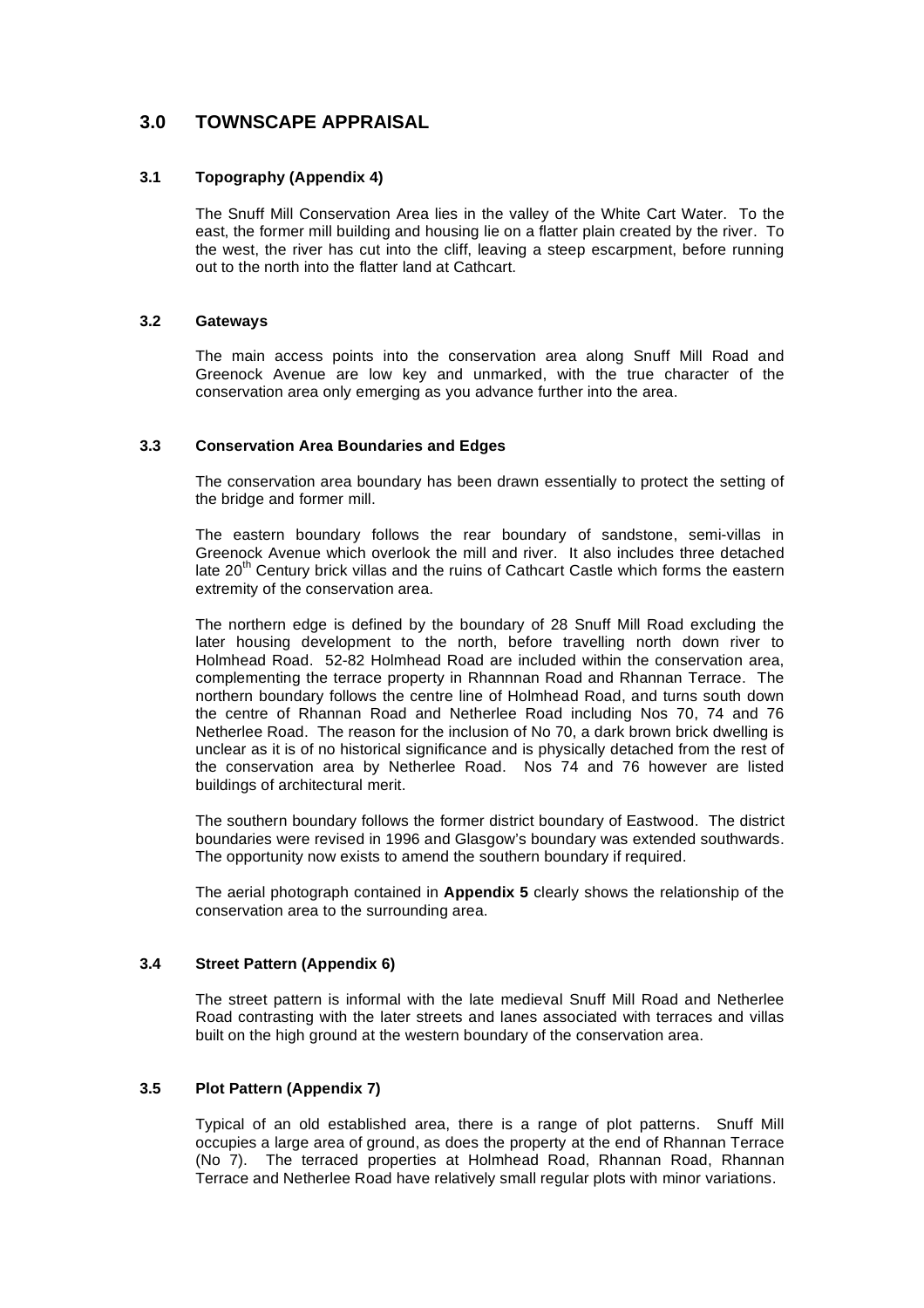# **3.6 Open Space (Appendix 8)**

Almost half the Conservation Area is open space. To the south of the bridge, the open space forms part of Linn Park, which continues to the south and west along the river valley. It includes the site of the former castle which stood on a cliff promontory above the Cart. The riverbanks are heavily wooded with large mature trees. An extensive private area of open space including woodland lies to the north of the bridge on the west bank of the river. Part of the area is a flood plain.

# **3.7 Circulation/ Permeability**

The bridge over the White Cart is the focal point of the Conservation Area and provides pedestrian access linking the east and east banks. Rhannan Road/ Netherlee Road is the only vehicular through route within the Conservation Area, connecting Cathcart with Netherlee. The other streets are for access only with very little vehicular traffic.

# **3.8 Views (Appendix 9)**

Although the Conservation Area is centred within an enclosed valley, there are many striking views into and out of the area. These are found particularly along the river, to the north and south of the bridge, and to the west up to the wooded hilltop at Court Knowe. From the footpath on the south side of the river, the view of the core "village" area is very dramatic, as is the view from the closed section of Snuff Mill Road west of the bridge into the "village". The entrance to Linn Park from Greenock Avenue allows views to the south towards the river. There are also fine views from Rhannan Road to the north over Cathcart.

#### **3.9 Activities and Uses**

The predominant use within Snuff Mill Conservation Area is residential. The only exception to this is the Brethren Meeting Room at 45 Snuff Mill Road which is in religious use.

# **3.10 Architectural Character**

The Snuff Mill Conservation Area is centred on the medieval street pattern which winds its way over the White Cart Water by way of the bridge before steeply rising up Snuff Mill Road to Netherlee Road. The meandering river flanked by the steeply rising western bank creates a secluded rural setting for the mill buildings and adjacent Victorian villas. The area is characterised by a diversity of architectural styles set in their own grounds.

The former mill, now converted to residential use, provides a focal point for the conservation area. The junction of Snuff Mill Road and Greenock Avenue is dominated by the substantial four storey Lindsay tenement with narrow crow stepped gables and decorative chimney stacks appearing at its most dramatic when approached from the west.

There is however a clear division between the late medieval informal street pattern to the east and the formality of the Victorian terraces to the north west.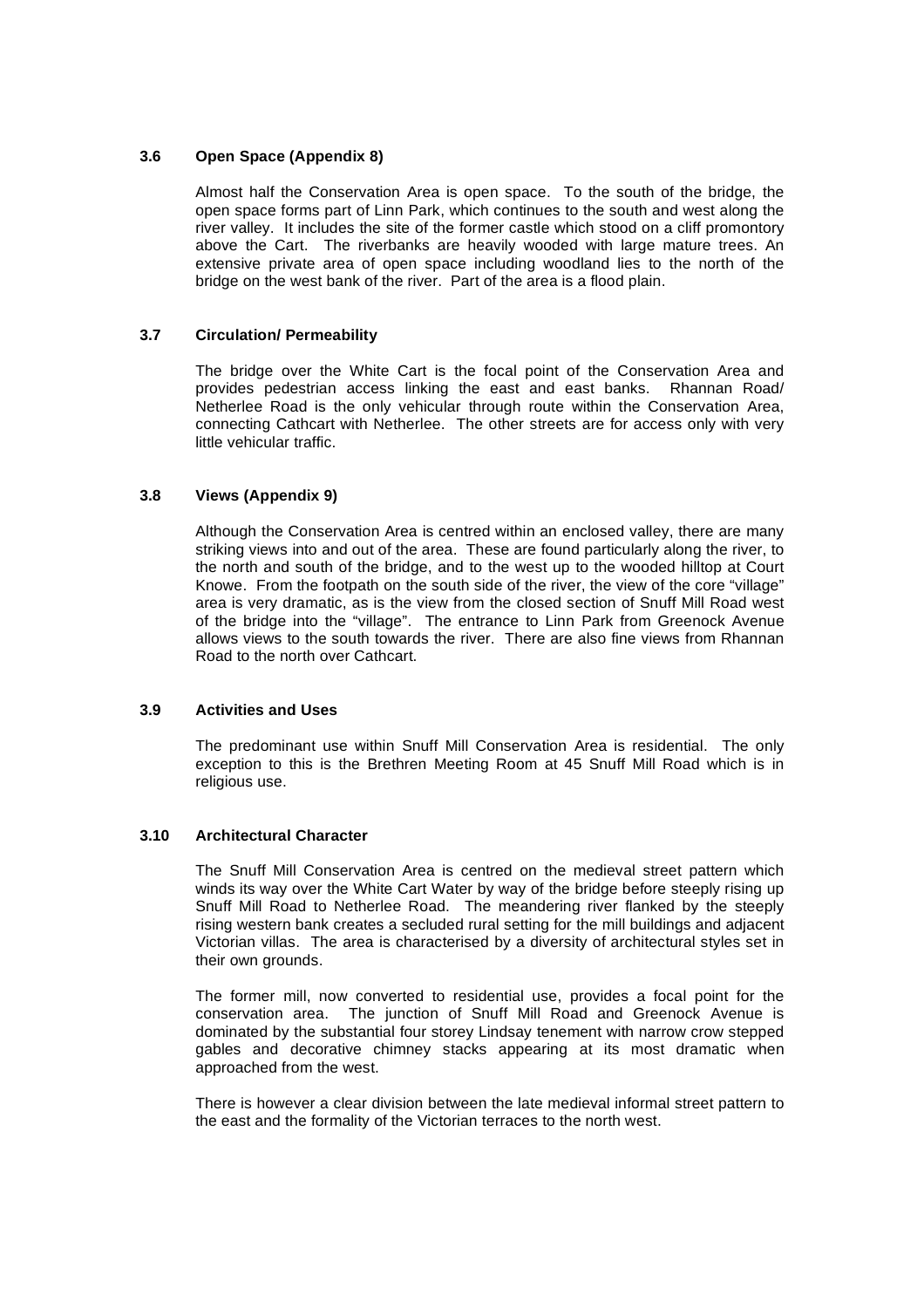The terraces and semi-detached villas in Snuff Mill Road and Greenock Avenue create an attractive approach to the heart of the conservation area with stone walls, dormer windows, slate roofs, projecting bays and mature front gardens all contributing significantly to the character of the conservation area. They contrast with the painted roughcast and black timber detailing of properties located in Snuff Mill Road.

Properties located to the northwest, along Netherlee Road, Rhannan Road, Holmhead Road and Rhannan Terrace on the periphery of the conservation area are pleasant terraced properties with many traditional features including cast iron finials, and down pipes, timber doors and sash and case windows. A tall, long stone wall screens much of the ground to the east of Netherlee Road while the small part of the conservation area to the west is dominated by the fine yellow sandstone semidetached villas at 74 and 76 Netherlee Road.

 The architectural and historical quality of the Conservation Area is reflected in a number of listed buildings within its boundaries. A map indicating the extent and location of listed buildings is included as **Appendix 10** and a list of listed building addresses and categories are detailed in **Appendix 11**. Other buildings of more modest architectural character, but which contribute positively to the character of the area, have been identified as "unlisted buildings of merit". These are detailed in **Appendix 12.**

# **3.11 Building Materials**

The traditional building materials found in the conservation area are:-

- Yellow sandstone: walls and boundary walls, ashlar and rubble
- Slate: roofs
- Cast iron: rainwater downpipes, railings with various finials and gateposts.
- Timber: sash and casement windows, storm doors and vestibule doors
- Glass: windows, coloured glass
- Clay/ terracotta: chimney pots
- Granite setts: road surfaces
- Brick: buildings/ walls

Modern materials are also found in the conservation area, but their inclusion below does not mean that their use is acceptable: -

- Concrete: roof tiles, wall copings, garages, road surfaces, pavement surfaces, bollards, flood prevention barriers
- Brick: walls
- Metal: windows, satellite dishes, garage doors, central heating flues, railings, burglar alarm boxes, lampposts, gutters and rainwater downpipes
- UPVC: windows, doors, gutters and downpipes
- Tarmacadam: roads, pavements

#### **3.12 Condition**

The properties within the conservation area appear to be generally well maintained with the exception of the large villa at 7 Rhannan Terrace which is in need of maintenance and repair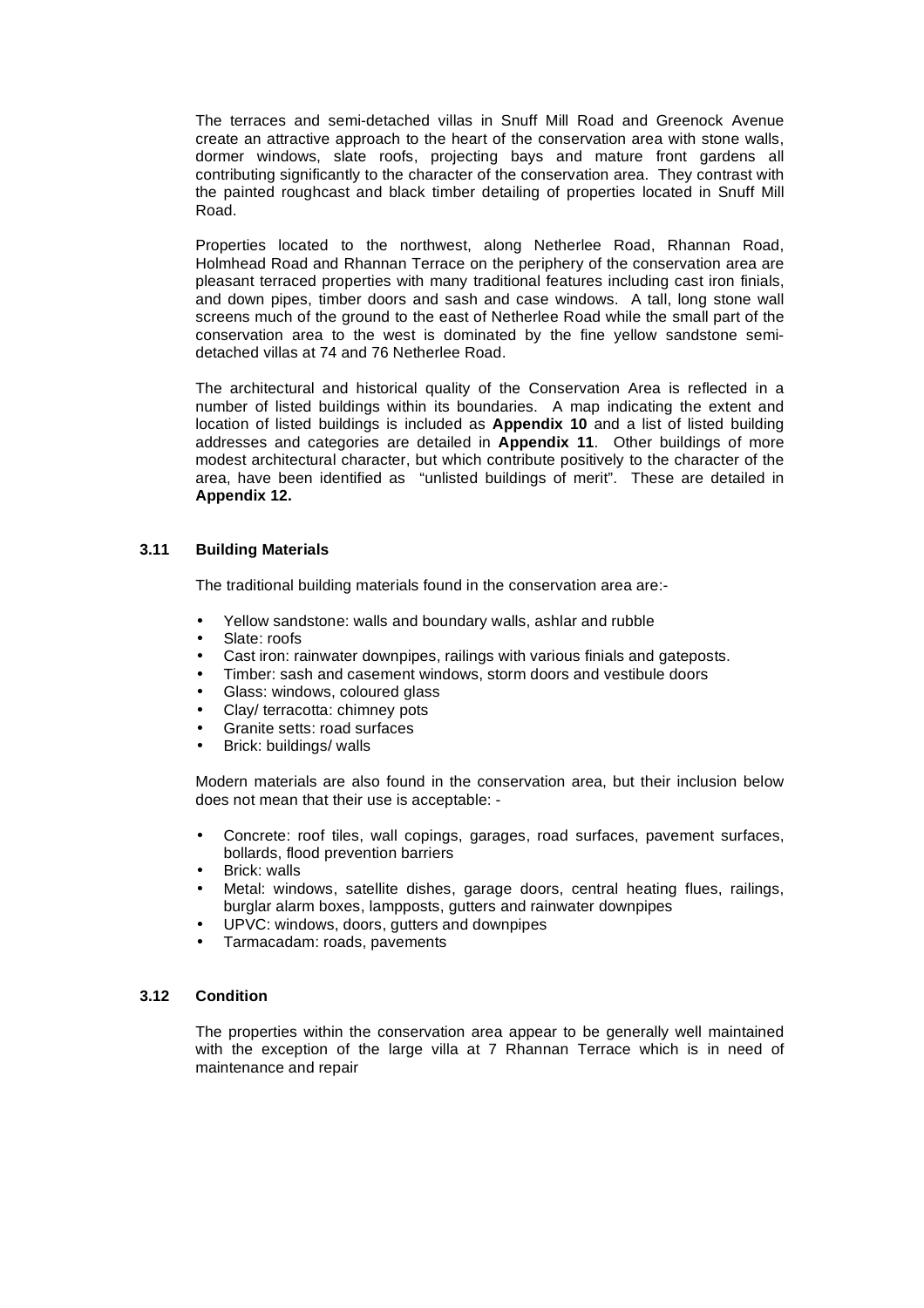# **3.13 Townscape Detail**

The presence of the following features adds significantly to the character of the conservation area:

- Remnants of granite setts at the edge of roadways
- Stone walls to gardens and the bridge
- Distinctive iron railings
- Crow stepped gables to Lindsay House
- Decorative chimney stacks

#### **3.14 Landscape and Trees**

The meandering White Cart Water with its steeply rising west bank provides the central focus for the conservation area.

These natural landscape features together with mature planting from private gardens and the formal parkland of Linn Park create a pleasant rural setting for the buildings in the conservation area.

The north east boundary of the park occupies about half the conservation area on both sides of the White Cart, containing the remains of Cathcart Castle on the east bank and the Brethern Meeting Room on the hill rising above the bridge on the west bank. The official boundary of the park includes the land on which the Brethern Meeting Room is located and a nearby residence at 35 Netherlee Road. (**Appendix 13**)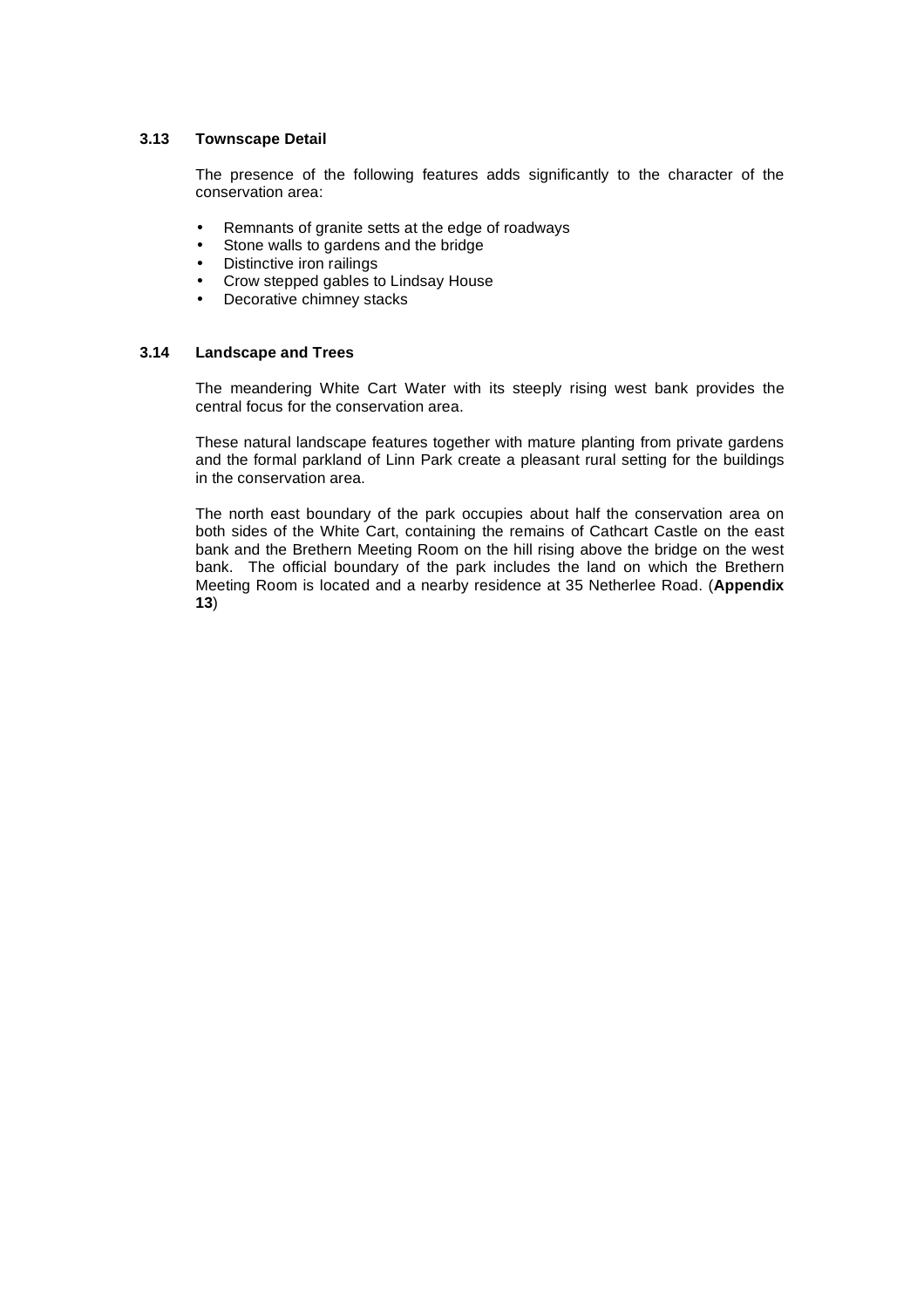# **4.0 CHARACTER ASSESSMENT**

### **4.1 Introduction**

Having examined the townscape of the Conservation Area it is now possible to use the findings to identify those features which contribute to its character and appearance as an area of special architectural and historic interest. This assessment will identify features which contribute positively and are worthy of retention as well as those features which make no positive contribution or which detract from the character and appearance of the conservation area.

Listed below are: -

#### • **Key Features**

 Essential elements which define the special architectural and historic character of the area.

#### • **Key Challenges**

 Inappropriate elements which detract from the character and appearance of the area.

### • **Positive Buildings and Areas**

These are considered to be buildings or areas which contribute positively to the character of the conservation area and which it is considered desirable to preserve and enhance. There is a presumption against the demolition and redevelopment of any building or area which is considered to make a positive contribution to the character and appearance of the conservation area. Proposals for the alteration of such buildings and areas will be carefully considered in the light of the adopted policies of the City Council.

#### • **Negative/Neutral Buildings and Areas**

These are considered to be buildings or areas which do not contribute positively to the character or appearance of the conservation area. Neutral buildings or areas while not forming part of the special character do not detract from it. Negative buildings or areas on the other hand have a negative effect on the character and appearance of the area. There is no presumption against the demolition and redevelopment of these buildings or areas.

#### **4.2 Key Features**

- 4.2.1 The topography provides a dramatic setting and well contained site along the banks of the White Cart Water.
- 4.2.2 The survival of the medieval layout, comprising street pattern, plot pattern and building line which ensures that Snuff Mill retains its identity as "a village in the City".
- 4.2.3 Architectural quality which is reflected in the statutory listing of key buildings such as Snuff Mill, the bridge and Lindsay House. (A map showing the location of listed buildings within the Conservation Area and a list of listed building addresses with categories are contained in **Appendices 10 and 11**). Unlisted buildings of merit are identified in **Appendix 12.**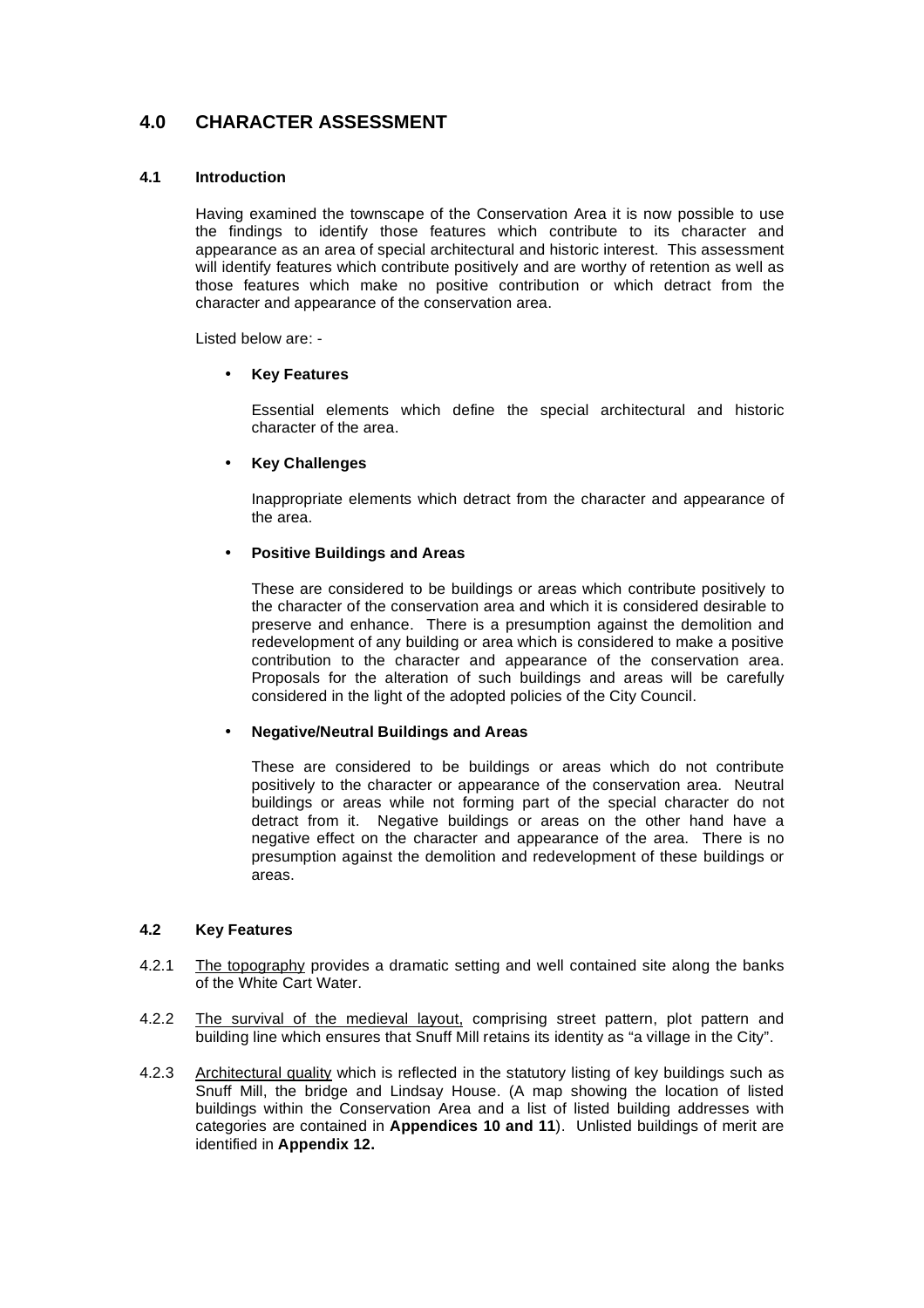- 4.2.4 Use of traditional materials of quality such as sandstone, slate, timber windows and doors and cast iron railings, granite setts and cobbles make a valuable contribution to the quality of the conservation area and contribute to its cohesive character.
- 4.2.5 Survival of original details e.g. storm doors, sash and case windows, railings, granite setts, crow stepped gables, and iron finials.
- 4.2.6 The White Cart Water, its leafy banks and the mature landscape of Linn Park contribute to the rural setting of the conservation area. **(Appendix 13)**

#### **4.3 Key Challenges**

#### 4.3.1 Loss of original architectural detail

Original architectural detail makes a defining contribution to the character and appearance of any conservation area. Its retention and repair is therefore an important aspect of the preservation and enhancement of an area. By contrast, the proliferation of inappropriate replacement doors, windows, roof coverings and boundary treatments has to some extent eroded the special character of the Snuff Mill Conservation Area.

#### 4.3.2 Use of inappropriate materials

The use of materials in any conservation area is another important element of its character and appearance. Where these are replaced with modern materials there will normally be a loss of character. A common example is the replacement of original timber windows with modern plastic substitutes which are not in keeping with the character of eighteenth and nineteenth century buildings.

#### 4.3.3 The Public Realm

The quality and upkeep of the public realm within the conservation area is a major concern to residents. The principal areas of concern relate to paving surfaces, design and location of street furniture, street lighting, proliferation of street signs and the maintenance of public spaces.

#### **4.4 Positive Buildings and Areas**

The buildings and areas which contribute positively to the character and appearance of the conservation area are plotted on the map presented as **Appendix 14.**

#### **4.5 Negative/Neutral Buildings and Areas**

The buildings and areas which do not contribute positively to the character and appearance of the conservation area are plotted on the map presented as **Appendix 15.**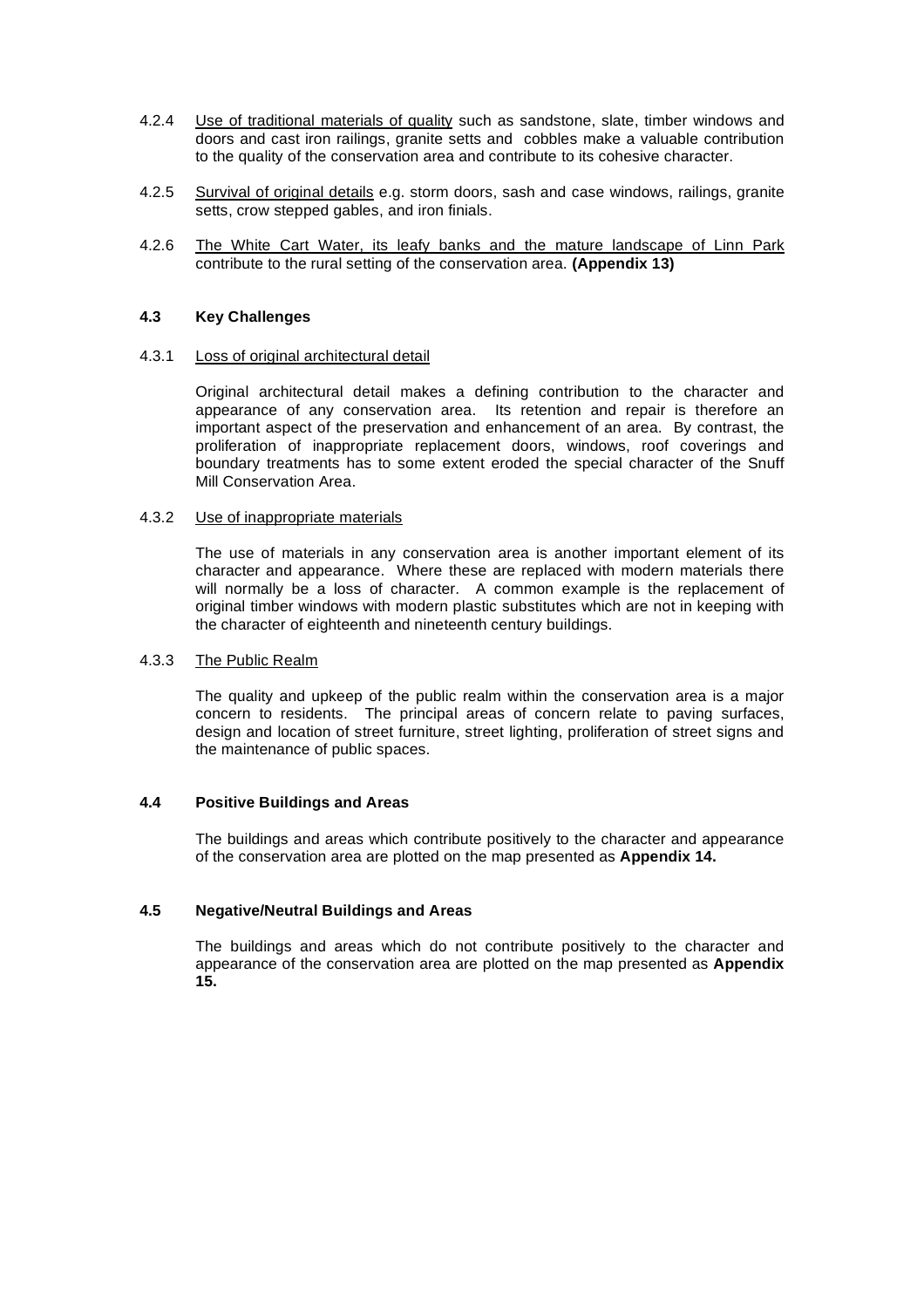# **5.0 BOUNDARY**

The assessment of existing conservation area boundaries in terms of appropriateness is an important element of this appraisal. While the majority of the conservation area boundary is clearly and logically defined the southern boundary requires amendment.

Cartbank House, 45 Netherlee Road, fell within Eastwood District at the time of conservation area designation and was therefore not included when the original conservation area boundary was established. Local government boundary changes implemented in 1996 however saw the transfer of this property from Eastwood District Council to Glasgow

It is the oldest house in the area, built about 1770, as the Dowager House of the Cathcart family and was listed as a building of special architectural or historic interest in 1971. Part of the extensive grounds was sold off to build flats. The inclusion of the house and remaining grounds within the conservation area would now be appropriate.

A map showing the area where boundary changes should be considered is included as **Appendix 16.**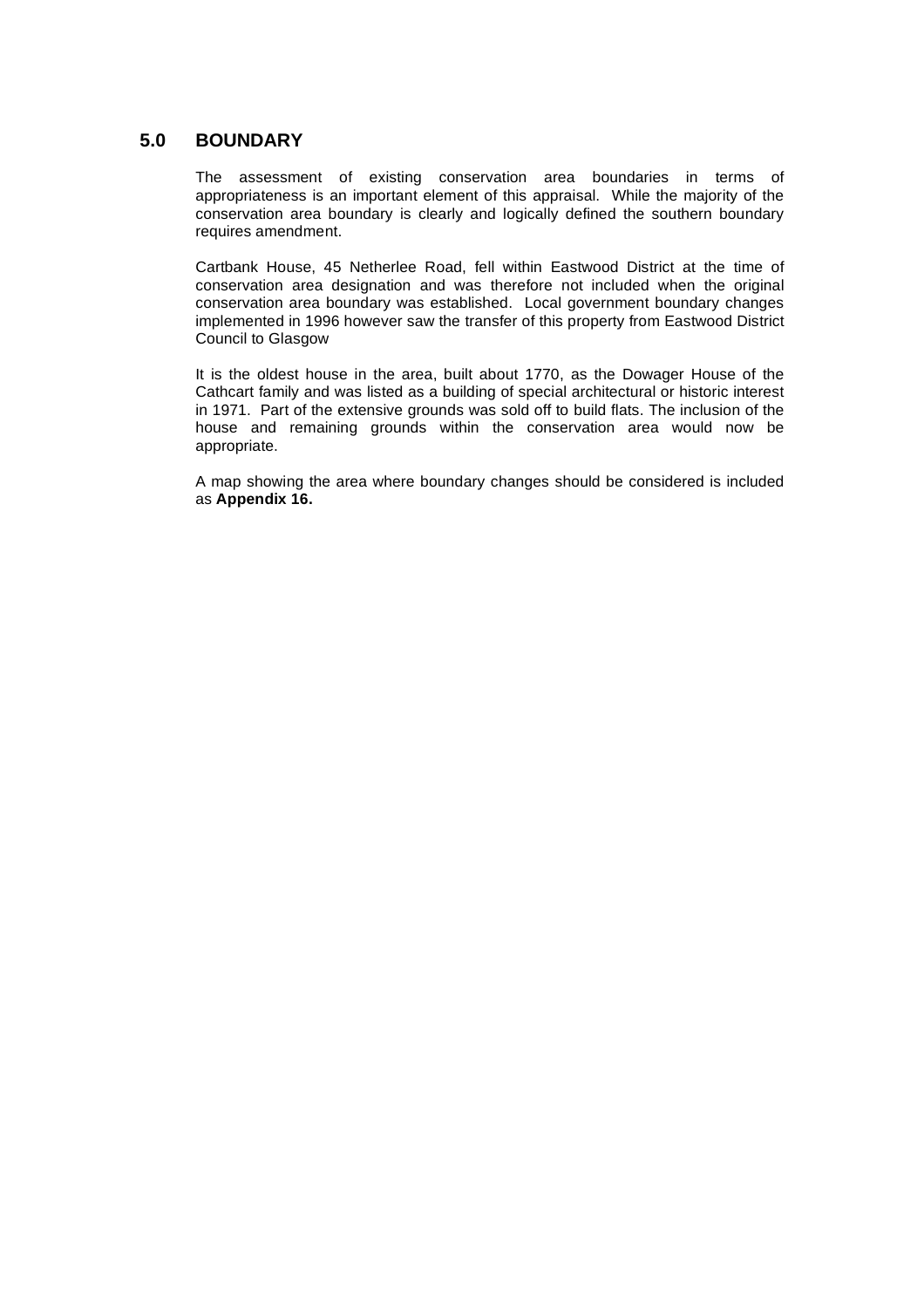# **6.0 PRESERVATION AND ENHANCEMENT**

# **6.1 Introduction**

 Detailed analysis of the conservation areas character and analysis of consultation responses has highlighted opportunities for its preservation and enhancement.

The application of heritage policies, use of Article 4 Directions and provision of information and advice encouraging sympathetic maintenance and repair are important tools in the preservation of the areas unique character and are dealt with in the following pages.

A number of specific sites/issues have also been identified as opportunities for enhancement.

# **6.2 Opportunities for Preservation and Enhancement**

#### 6.2.1 Maintenance

The best means of preserving the character and appearance of any area is through the routine maintenance of buildings. Roofs, chimneys, windows, doors, guttering, stonework, entrance steps, gardens and boundary treatments both front and rear all need regular attention to prolong their life secure the future of the building and enhance its setting. Regular, coordinated maintenance programmes can help reduce costs in the long term.

#### 6.2.2 Development

Minor works such as replacement of traditional windows, doors, and railings with modern styles and materials are evident and can have the cumulative effect of eroding the character of the conservation area. The unsympathetic design of garages can also detract from the visual amenity of the area. The City Council, is committed to the preservation of the areas unique character through the application of Built Heritage policies. Information relating to the key policies which promote the sympathetic design, repair and maintenance of property can be found in **8.0 CITY PLAN.** 

#### 6.2.3 Information and Advice

To promote the preservation and enhancement of the Snuff Mill Conservation Area the City Council will prepare and distribute information leaflets explaining the implications of living in a conservation area and/or listed building. Details of the availability of grants will also be included. In addition specific guidance for residents/owners wishing to carry out repairs and alterations to their property will be prepared. Other methods of disseminating this information such as via the Council's web site or in the local press will also be investigated.

#### 6.2.4 Enhancement Opportunities in the Snuff Mill Conservation Area

#### Traffic Management

Various traffic management measures have been implemented including additional street signs, and traffic bumps at Holmhead Road, block paviors and metal bollards at Rhannan Road and Holmhead Road and metal gate style barriers on Snuff Mill Bridge. While it is accepted that measures are required to reduce traffic speed and prevent vehicular access, a coordinated and sympathetic approach to their design is required in order to protect and enhance the character of the conservation area.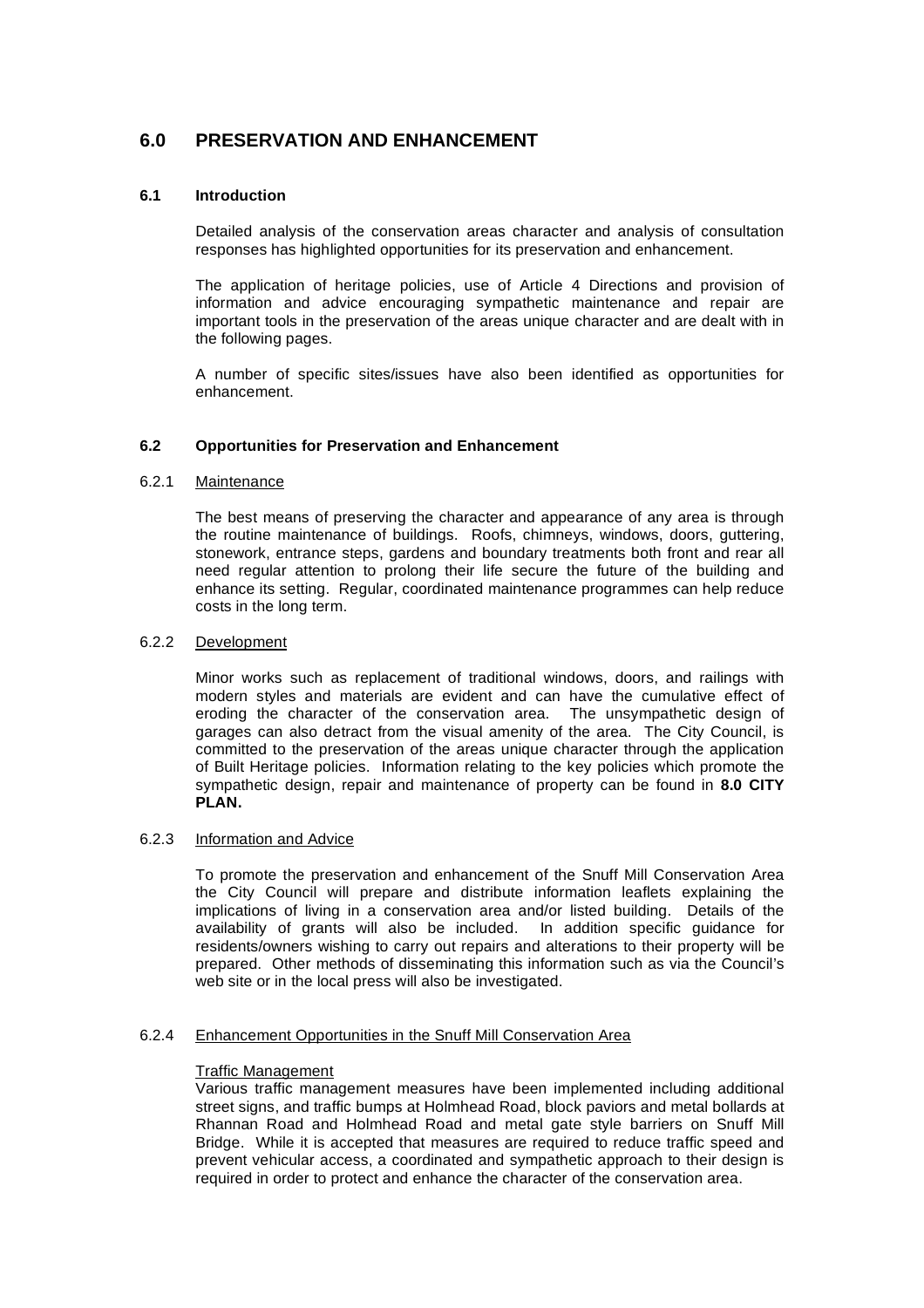#### Woodland Management

Trees and woodland are important features in the Snuff Mill Conservation Area and their care and maintenance will be a necessary part of retaining its character.

#### Gateways

The restoration and upgrading of buildings, features and spaces at the gateways/entrances to the area would increase the profile of, and contribute to, the character of the conservation area.

#### **Streetscape**

The selective introduction of signs for the conservation area and street furniture (bins, pedestrian barriers etc) could reinforce the local sense of place.

With regard to lighting the City Council is committed to renewing the entire street lighting network across the City and to upgrade to whiter light sources to improve visibility and security for both road users and pedestrians.

The Lighting Improvement Project Framework has specified the use of a standard column painted in gunmetal grey for roads and footpaths in the Snuff Mill Conservation Area.

There can be a departure from the standard column/lantern design for sites of historic/architectural interest that will be assessed as follows:

- The proposed column/lantern design must be historically accurate and seek to replicate that design. All proposals must be supported by documentary evidence such as old photographs.
- The additional cost of providing such columns/lanterns would not normally be met by the Lighting Network Renewal Contract and the organisation promoting the non-standard columns and lanterns would be required to fund the difference.
- Land Services must be satisfied that the lighting proposals meet the Council's lighting design standards.

If these conditions are met, the Council will give consideration to the alternative equipment.

#### Pavements

Repeated excavations by statutory undertakers have resulted in the gradual deterioration of pavement surfaces. Quality surfacing throughout the conservation area would significantly improve its character and appearance.

#### Flood Prevention

In extreme weather conditions, the White Cart floods the surrounding area with locations around Snuff Mill being of particularly high risk. Following extensive public consultation a flood prevention scheme has been developed to mitigate this problem. The proposals still require formal approval but it is envisaged that within the Snuff Mill area a solid wall will be constructed to the rear of the properties on the east bank preventing floodwaters from entering rear gardens and eventually the properties.

#### **6.3 Grants**

Glasgow City Council administers a discretionary grant called the **Historic Buildings Grant** designed to assist owners with the restoration and repair of listed buildings and unlisted buildings in conservation areas.

Owners of property within the Conservation Area can apply although only certain kinds of work are eligible, such as: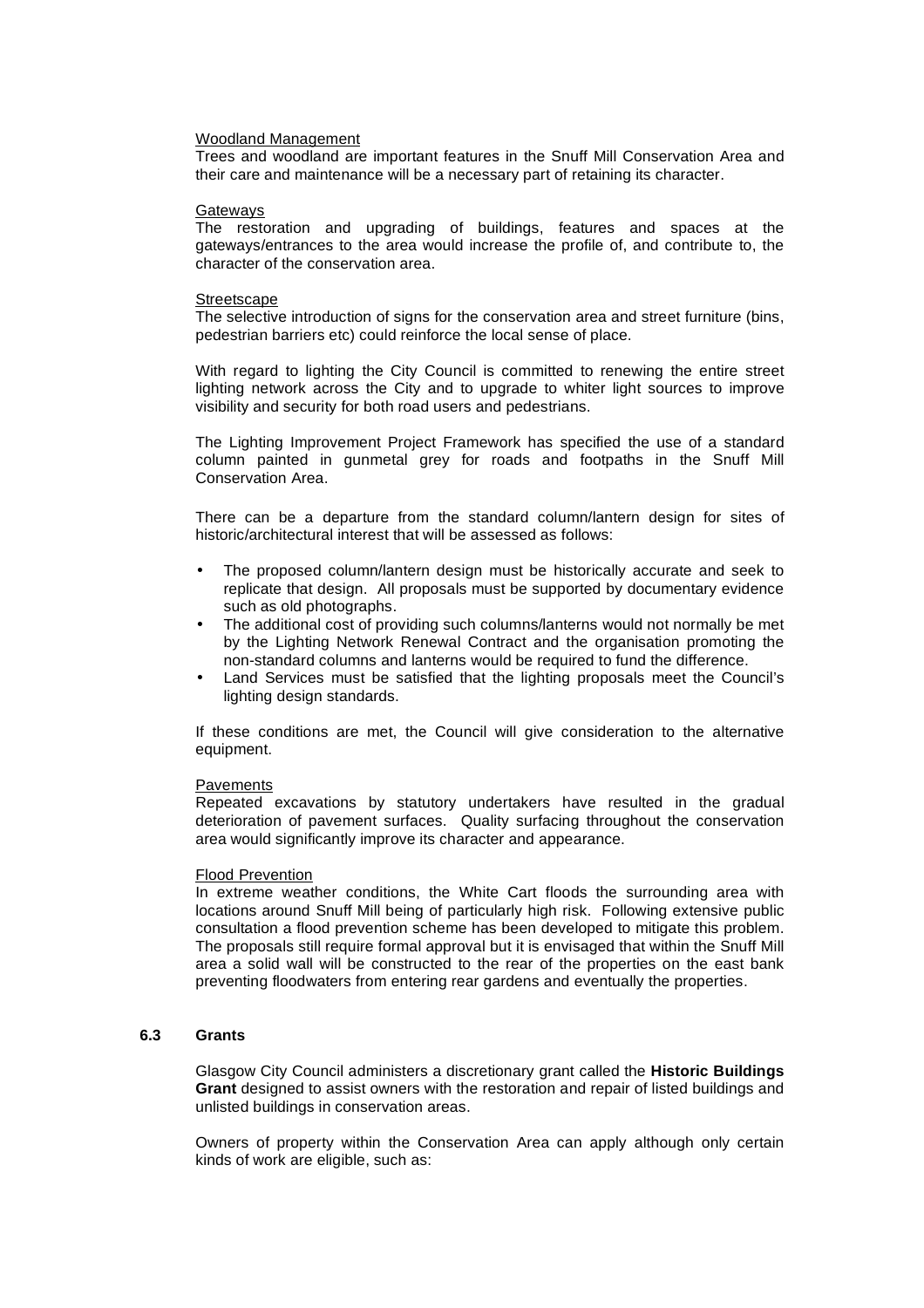- The restoration or repair of original architectural features, including the repair or reinstatement of original windows and railings.
- The repair to the structural fabric including stonework, roofs and dry rot eradication.

Alterations, repairs to services and normal routine maintenance such as painting are not regarded as grant eligible.

# **6.4 Area Initiatives**

The Cathcart Heritage Trail

A booklet was published in 1990 by the City of Glasgow District Council entitled "The Cathcart Heritage Trail" and includes the whole of the Snuff Mill Conservation Area within its area. Seven out of twenty-seven key features on the trail are within the Snuff Mill Conservation Area.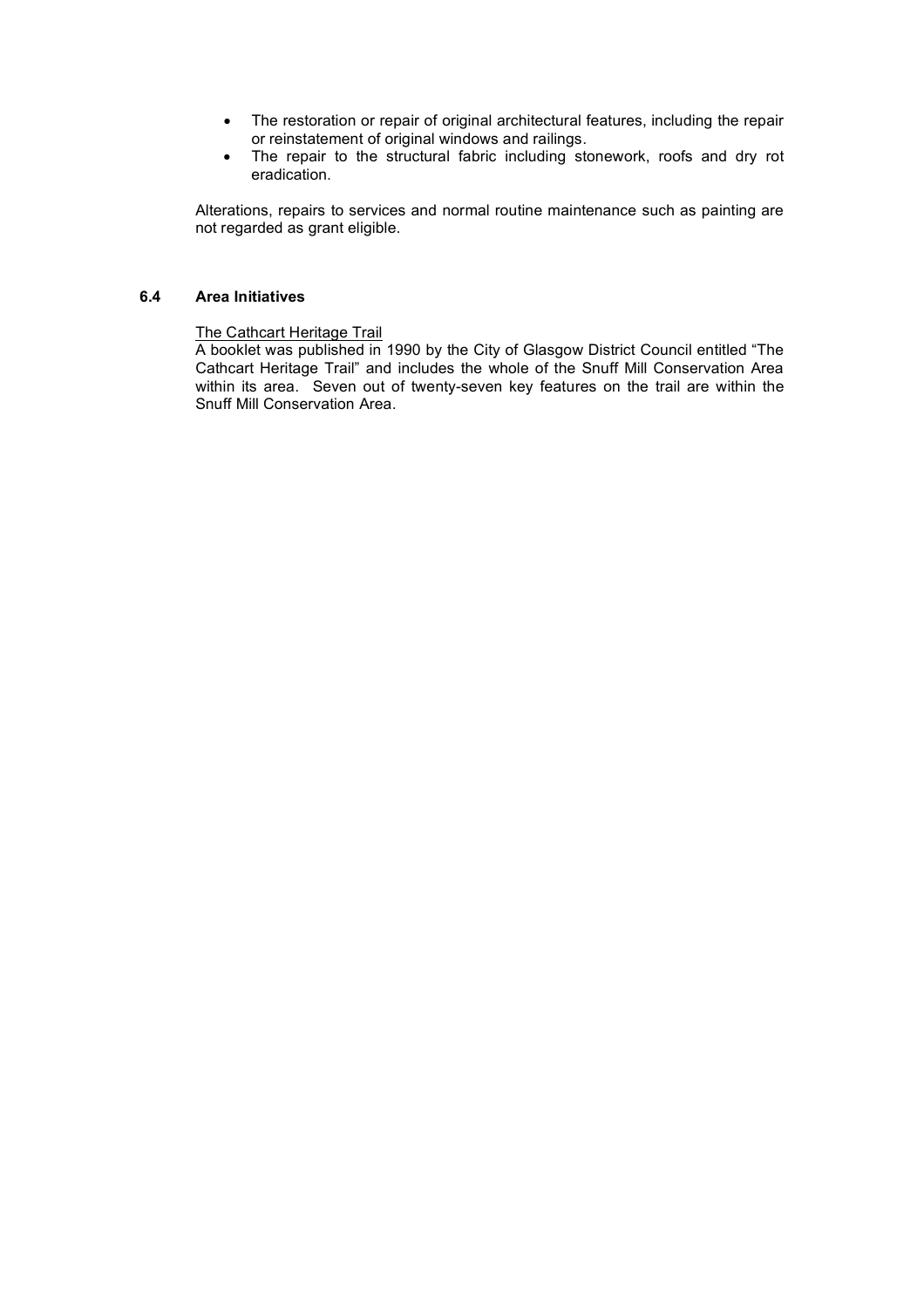# **7.0 ARTICLE 4 DIRECTIONS**

In addition to the specific conservation area controls mentioned in **1.2 What does Conservation Area Status Mean?** further controls apply in the Snuff Mill Conservation Area called Article 4 Directions. These were originally promoted by the Council and confirmed by the Secretary of State in August 1987. The introduction of new legislation, the Town and Country Planning (General Permitted Development)(Scotland) Order 1992 required their updating in May 1993.

The effect of a Direction is to control minor works which, over time, could erode the character and appearance of the conservation area. Article 4 Directions do not preclude the carrying out of these works but planning permission must be sought.

The Snuff Mill Conservation Area has Article 4 Directions covering the following Classes of Development:

- Class 1 the enlargement, improvement or other alteration of a dwelling house
- Class  $3$  the provision within the curtilage of a dwelling house of any building or enclosure, swimming or other pool required for a purpose incidental to the enjoyment of the dwelling house, or the maintenance, improvement or other alteration of such a building or enclosure.
- Class 7 the erection, construction, maintenance, improvement or other alteration of a gate, fence, wall, or other means of enclave

A review of Article 4 Directions has been carried out as part of this appraisal and as required by the City Plan.

It is considered that the above Classes of Development should continue to be covered by Article 4 Directions in order to protect the character of the area.

Further papers relating to the confirmation of Article 4 Directions are presented in **Appendix 17.**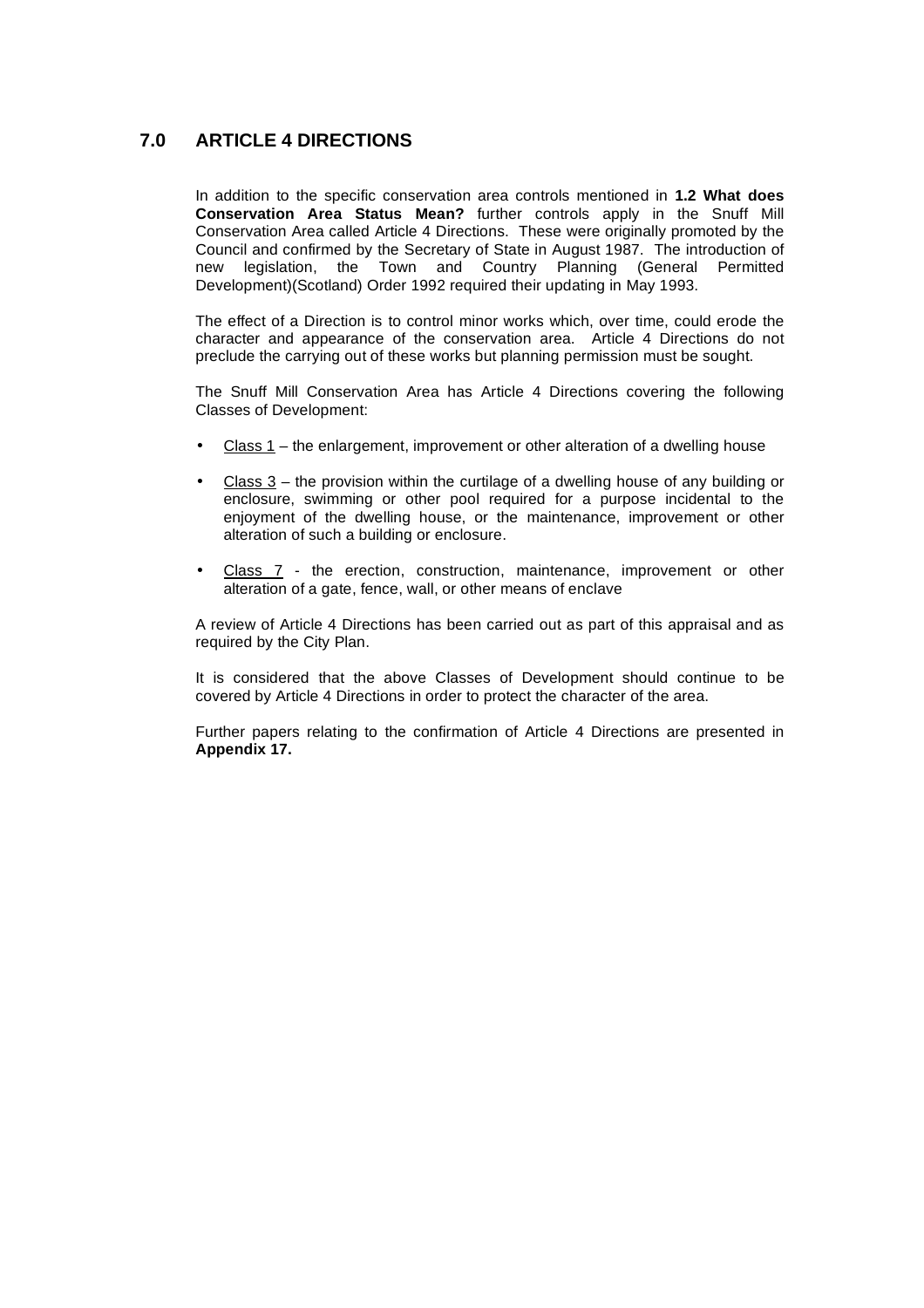# **8.0 CITY PLAN**

# **8.1 Context**

In April 1997 the Newlands/Cathcart/Simshill Local Plan was adopted and included polices relating to the Snuff Mill Conservation Area. Many of the policies contained within that document were included or updated in the Glasgow City Plan which was adopted on 1 August 2003. The City Plan consists of two parts, Part One, Development Strategy and Part Two, Development Policies and Design Guidance

# **8.2 Part One, Development Strategy**

Of particular relevance to the Snuff Mill Conservation Area is the proposal contained in the Environment section, paragraph 7.24 stating that the Council will prepare conservation area appraisals.

# **8.3 Part Two, Development Policies and Design Guidance**

Part Two of the Glasgow City Plan contains Development Policy Principles and Development Policies and Design Standards that are used by the City Council to consider development applications.

Three Development Policy Principles apply in the Snuff Mill Conservation Area :-

**"Residential Development Policy Principle."** This policy recognises that the predominant land use is "**RESIDENTIAL**" but also recognises that residential properties require other facilities e.g. local shops, businesses, community and health facilities as well as recreational and local green space.

**"Greenspace Development Policy Principle."** The White Cart, its banks and adjoining land are identified as Greenspace which contributes to the City's 'Greenspace Network' and makes an important contribution to the health and wellbeing of the community. There is a presumption in favour of retaining greenspace whether in public or private ownership.

**"Green Belt Development Policy Principle."** This policy applies to the south and west of Cathcart Old Bridge, including Linn Park and forms part of the City's Green Network. It is intended to prevent urban sprawl and coalescence and to maintain the visual amenity of the City. Green belt will remain primarily in use for agriculture, forestery, leisure and recreation and other appropriate countryside uses. There is a presumption in favour of retaining the green belt.

Development Policies and Design Standards have been prepared to protect and enhance the character of conservation areas and listed buildings throughout the city. These are primarily located in **Section 8 Built Heritage** as follows: -

- **Policy HER 1 Conservation Areas** which relates specifically to the preservation and enhancement of conservation areas. It also lists the conservation areas within the City and the statutory controls that apply.
- **Policy HER 2 Listed Buildings (Buildings of Special Architectural and Historic Importance**) relates to the protection of listed buildings and their setting.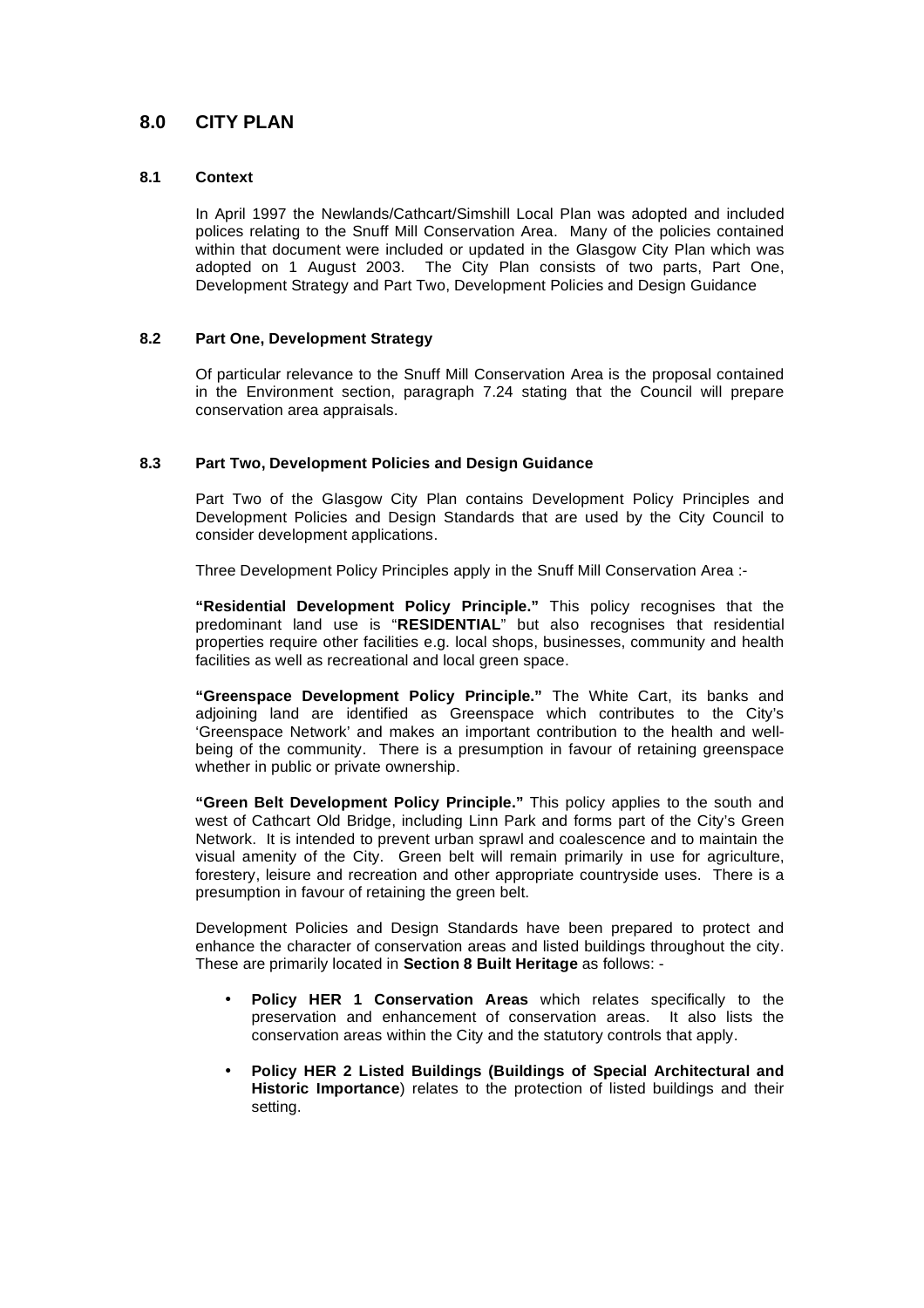- **Policy HER 3 Design Standards for Listed Buildings and Properties in Conservation Areas** details Council policy and design standards relating to the maintenance and repair of property as well as proposals for conversion or new development. This is tackled on a topic basis e.g. chimneys, doors, extensions etc.
- **Policy HER 4 and 5** relate to **Ancient Monuments** and **Sites of Archaeological Importance** respectively.

Other relevant policies can be found throughout the City Plan in Sections relating to **Residential, Transport and Parking, Urban Design** and **Greenspace, Landscape and Environment**.

The City Plan can be accessed on www.glasgow.gov.uk.

The completion of the Snuff Mill Conservation Area Appraisal provides an opportunity for the interpretation of these policies at a more local level, focussing on the areas unique character, architectural features and townscape detailing.

#### **8.4 Policies**

The City Plan provides detailed guidance on a variety of works relating to listed buildings and conservation areas including standards for, exterior paint work, gutters and down pipes, stonework repair, roofing etc. Some of the policy issues arising within the Snuff Mill Conservation Area are listed below.

# 8.4.1 Doors

In the Snuff Mill Conservation Area there are many fine examples of traditional panelled storm doors with inner glazed vestibule doors which make a significant contribution to the historical and architectural character of the area. **Policy HER 3 (A) 6.1, Storm Doors** and **6.2, Vestibule Doors**, promote their retention or replacement with doors to match the original. The use of traditional door ironmongery and the use of a single colour are also encouraged.

**Policy HER 3 (A) 6.3** provides guidance on the design and installation of close doors.

#### 8.4.2 Windows

In the Snuff Mill Conservation Area the original windows, including their detailing, materials and method of opening are an important element of the buildings design and make a significant contribution to the areas character. Some of these features are being lost in unlisted buildings, with the substitution of modern replacements. The City Council encourages the retention and repair of traditional windows in **Policy HER 3 (A) 16, Windows** which also gives policy guidance on window replacement.

#### 8.4.3 Ironwork And Boundary Treatment

Original cast iron railings were largely removed during the Second World War. The City Plan encourages the removal of timber fencing/masonry walls and the enclosure of all front gardens with the re-introduction of original railings, painted black, (**Policy HER 3 (C) 5, Ironwork and Boundary Treatments**). The restoration and upgrading of front gardens would improve the setting of the buildings. The planting of hedging does not require planning consent, but if planted should be trimmed to railing height.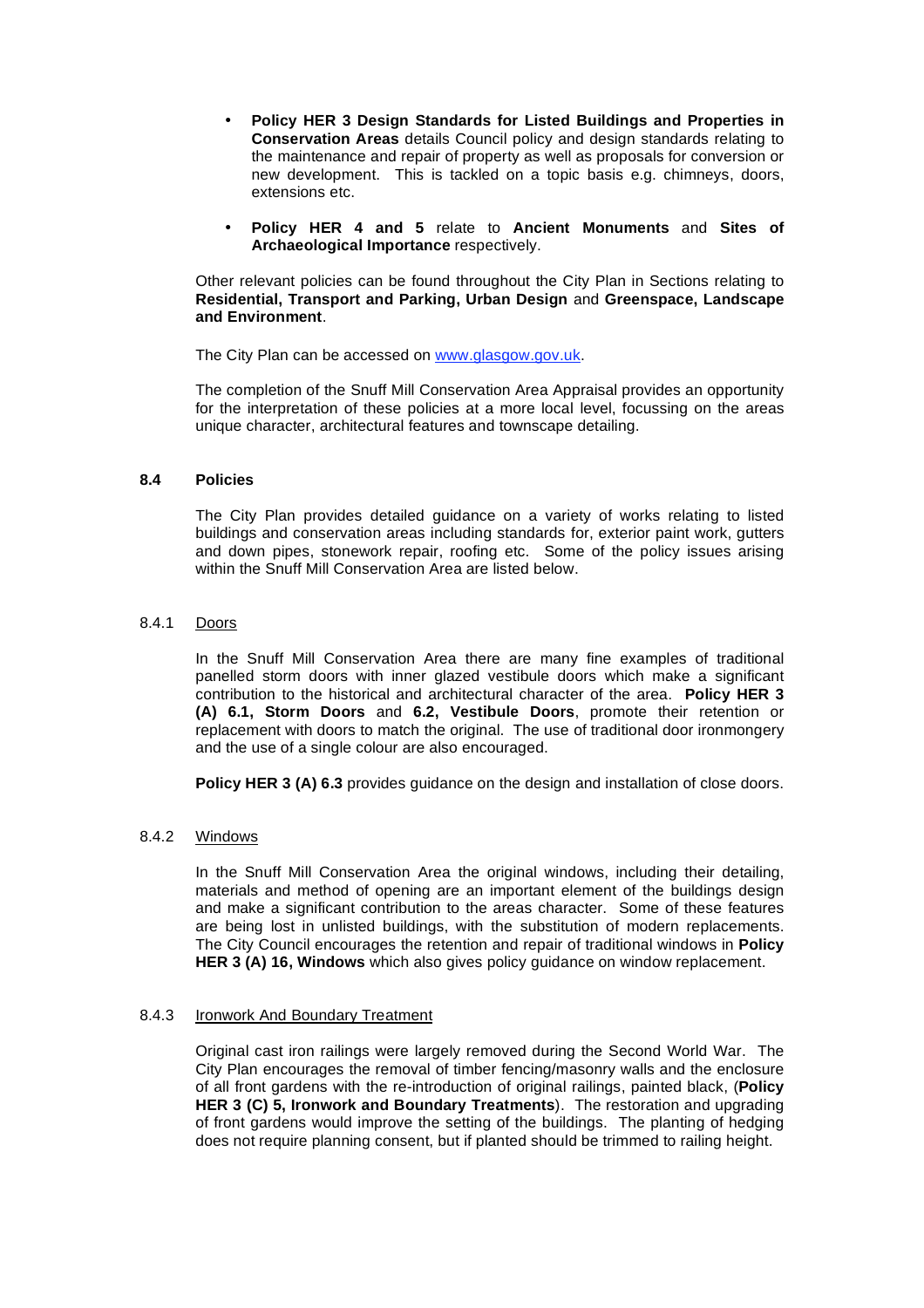#### 8.4.4 Roofs

The traditional roofing material in the Snuff Mill Conservation Area is slate. While many of the properties including the listed buildings retain this roofing material, elsewhere in the conservation area it is gradually being replaced by modern concrete tiles. The City Council encourages the retention of original roof details and the re-use of traditional roof materials in **Policy HER 3 (A) 11 Roofs**.

### 8.4.5 Domestic Garages

Many of the properties within the conservation area have domestic garages. Design and size vary. **Policy HER 3 (C) 4 Domestic Garages** provides clear guidelines on the design and siting of garages in order to minimise their visual impact. In particular, roofs should be ridged or mono-pitched and walls constructed in material sympathetic to the dwelling house. Timber garages with ridged felted roof may be acceptable in certain circumstances and paintwork should match the house colour scheme. Where ever possible garages should be located to the rear of the house or where least open to public view. They should also normally be set a minimum of 6 metres back from the front garden boundary.